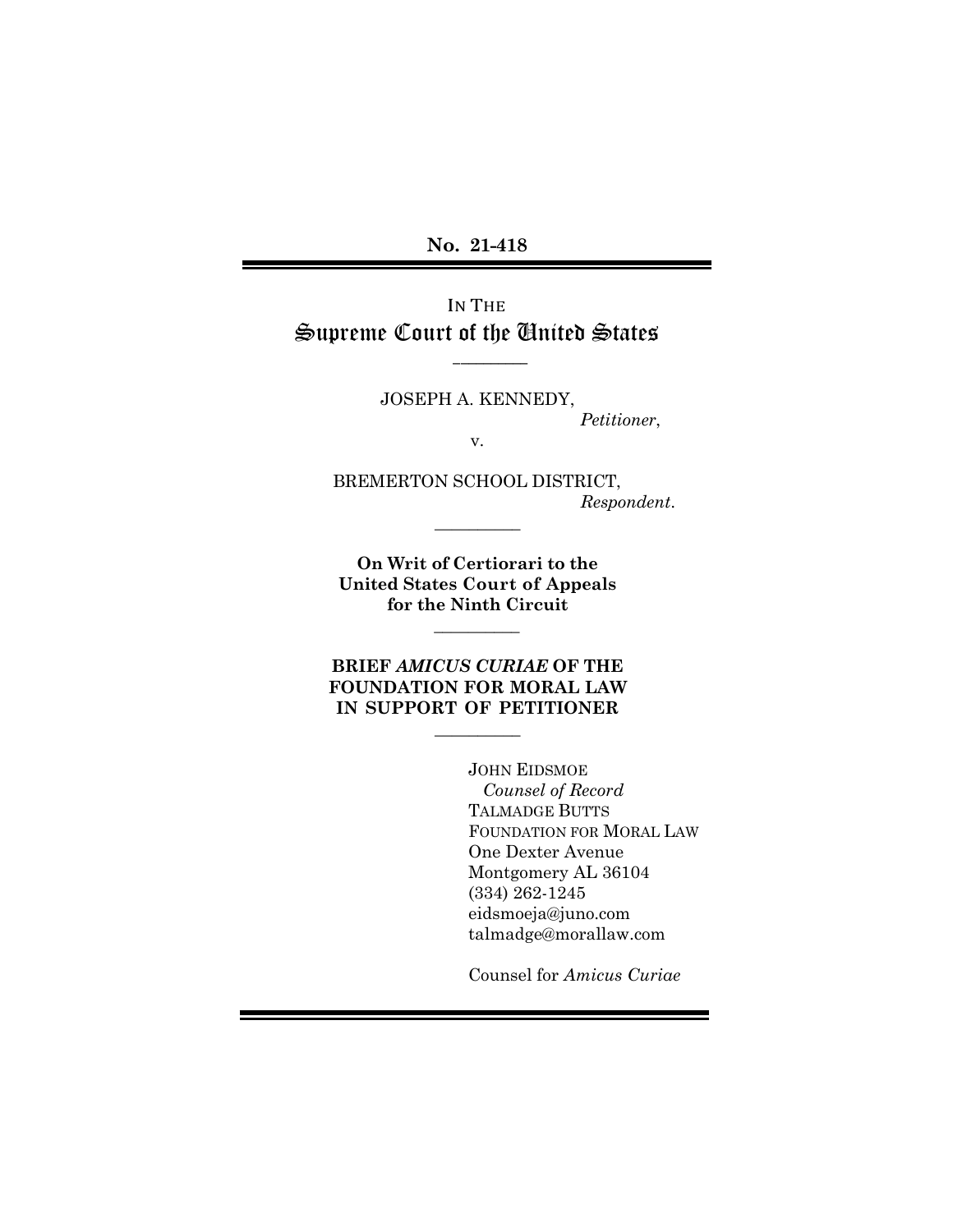# **TABLE OF CONTENTS**

|     |                                                                                                                                                                                                         | Page |
|-----|---------------------------------------------------------------------------------------------------------------------------------------------------------------------------------------------------------|------|
|     |                                                                                                                                                                                                         |      |
|     |                                                                                                                                                                                                         |      |
|     | INTEREST OF AMICUS CURIAE 1                                                                                                                                                                             |      |
|     |                                                                                                                                                                                                         |      |
|     |                                                                                                                                                                                                         |      |
| I.  | Contrary to this decision of the Ninth<br>Circuit, the Constitution and most court<br>decisions strongly support free speech<br>including religious speech in public school                             |      |
| II. | The Bremerton School District wrongfully<br>refused to accommodate Coach Kennedy's<br>A. Coach Kennedy properly and timely<br>requested an accommodation.  5                                            |      |
|     | B. The Bremerton School District had a duty<br>to accommodate Coach Kennedy's<br>religious expression unless it could<br>demonstrate that such accommodation<br>would create an "undue hardship" on the |      |

i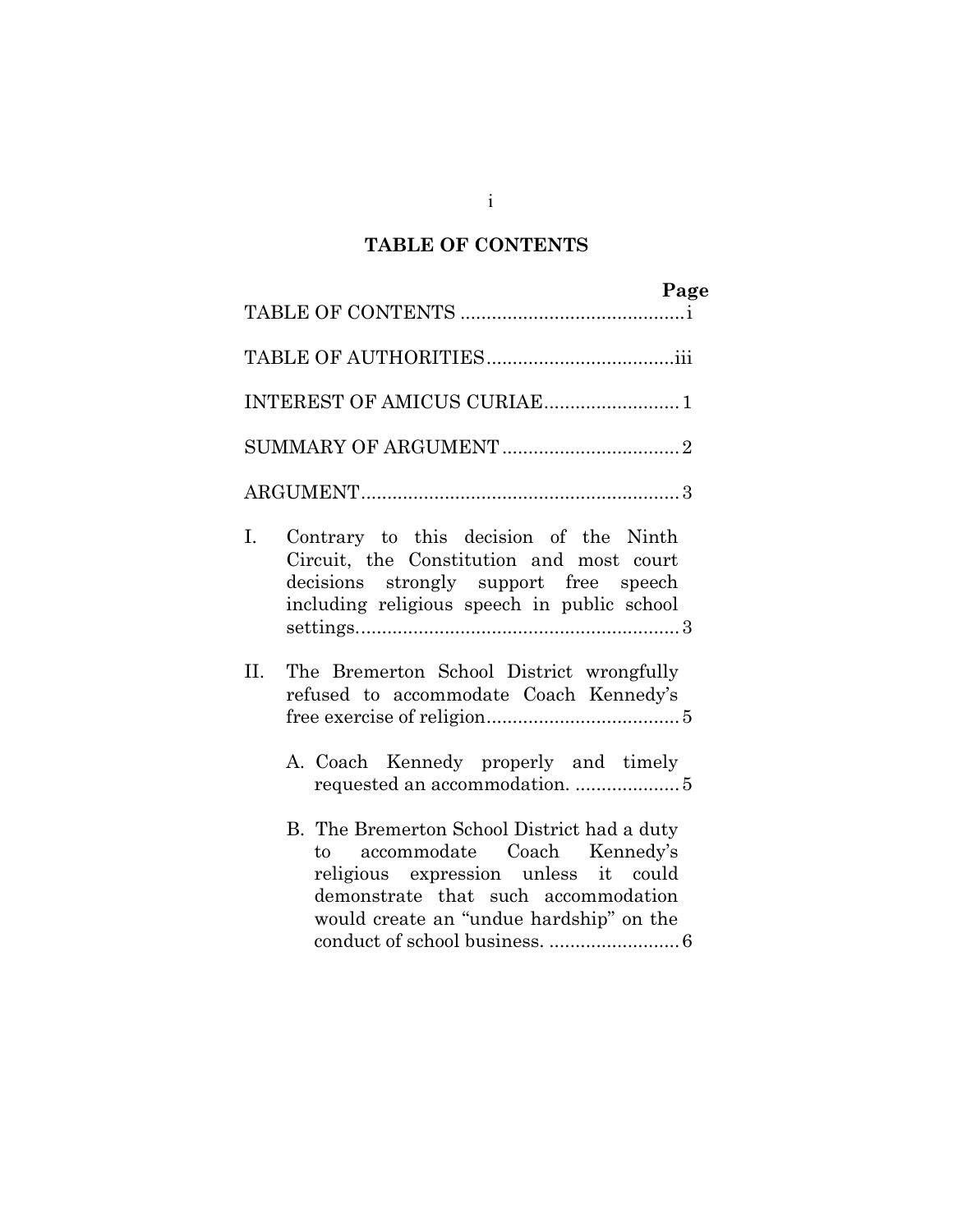|      |                | C. The Establishment Clause does not forbid<br>the acknowledgement of God even in                                                     |
|------|----------------|---------------------------------------------------------------------------------------------------------------------------------------|
|      |                | D. However, Coach Kennedy's prayers are<br>not government speech.  19                                                                 |
|      |                | E. The Ninth Circuit erred in its use/misuse                                                                                          |
|      |                | F. The adoption of an appropriately-worded<br>school district policy would alleviate any<br>possible Establishment Clause coercion or |
| III. |                | Refusing to allow Coach Kennedy to pray<br>while allowing other forms of expression is<br>censorship of religion and discrimination   |
|      | $\mathbf{A}$ . | The Bremerton School District policy<br>has the primary effect of inhibiting                                                          |
|      | <b>B.</b>      | The policy communicates a message of<br>exclusion, telling religious persons that<br>they are not welcome in the public               |
|      |                |                                                                                                                                       |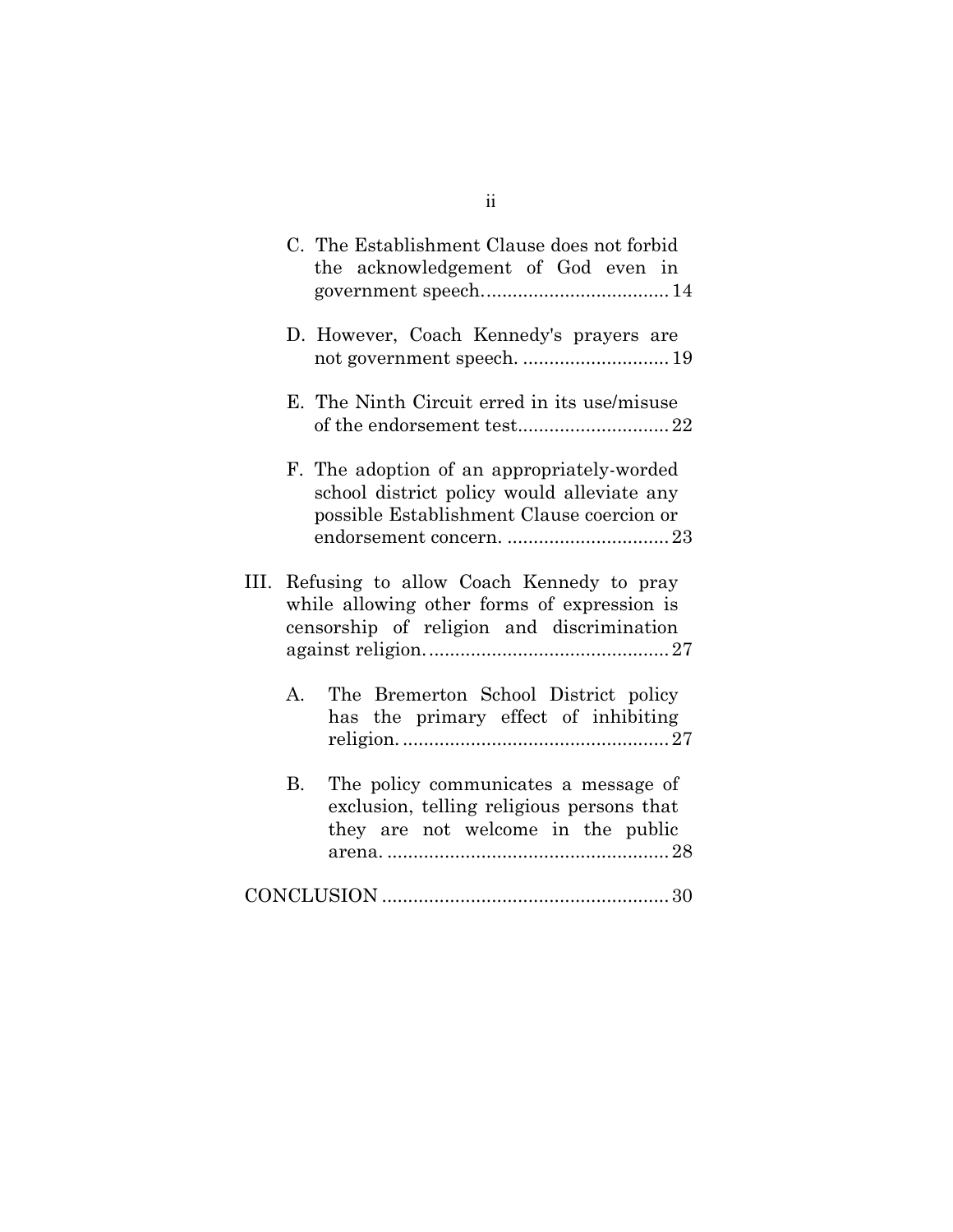## **TABLE OF AUTHORITIES**

| Cases<br>Page                                                        |
|----------------------------------------------------------------------|
| Adler v. Duval County School Board,                                  |
| American Atheists v. Duncan,                                         |
| Ansonia Board of Education v. Philbrook,                             |
| Brener v. Diagnostic Center Hospital,                                |
| Capitol Square v. Pinette,                                           |
| Chandler v. Siegelman,                                               |
| Church of Lukumi Babalu Aye, Inc. v. City of<br>Hialeah,             |
| Good News Club v. Milford Central School,                            |
| James v. Board of Educ.,                                             |
| Kettell v. Johnson & Johnson,<br>337 F.Supp. 892 (E.D. Ark. 1972) 11 |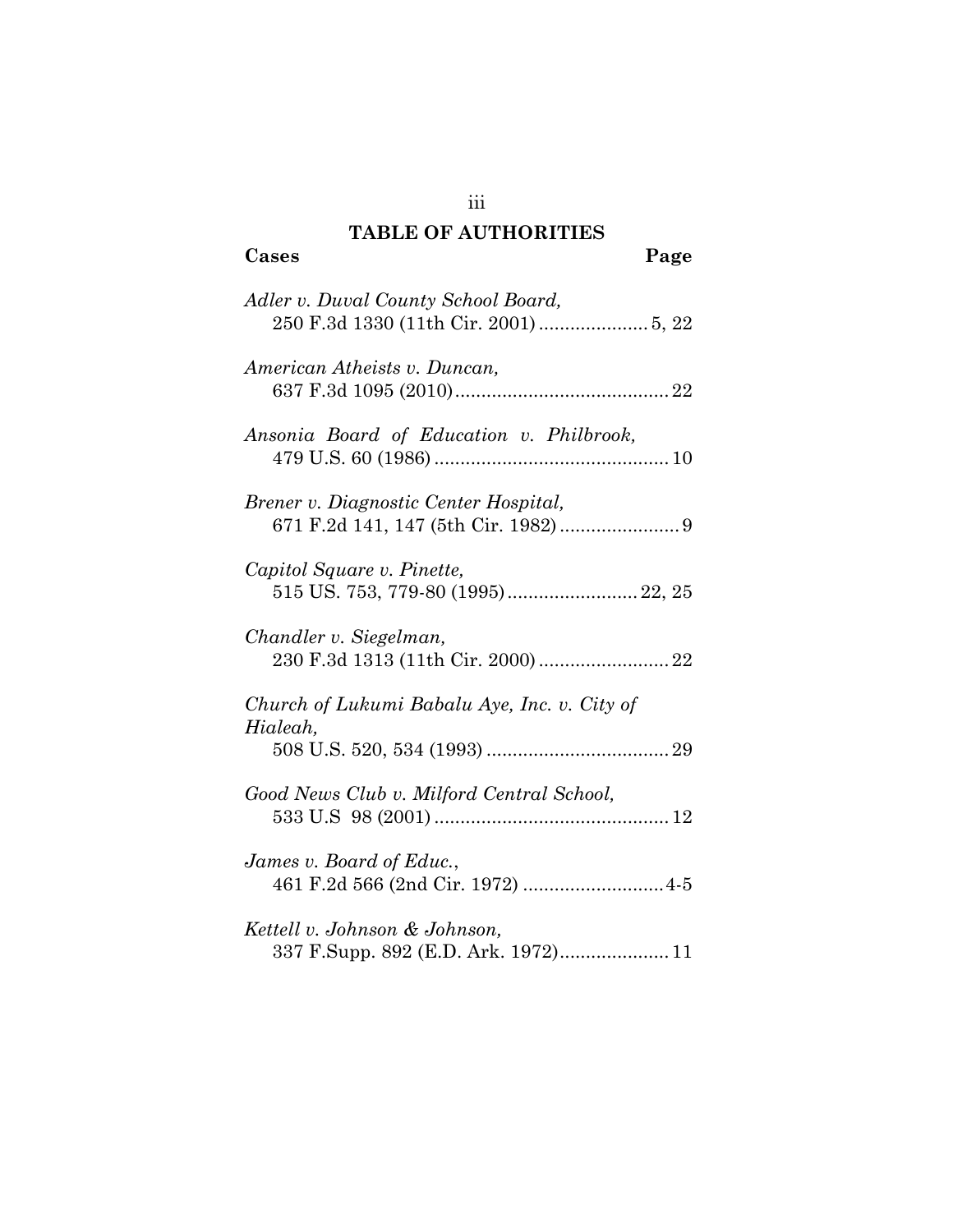| Lamb's Chapel v. Center Moriches Union<br>Free School District, |
|-----------------------------------------------------------------|
|                                                                 |
| Lee v. Weisman,                                                 |
| Lemon v. Kurtzman,                                              |
| Masterpiece Cakeshop, Ltd., v. Colorado Civil<br>Rights Comm'n, |
| McDaniel v. Paty,                                               |
| McGowan v. Maryland,                                            |
| Rosenberger v. Rector,                                          |
| Pleasant Grove City, Utah v. Summum,                            |
| Santa Fe Independent School Dist. v. Doe,                       |
| School District of Abington Township v.<br>Schempp,             |
| Shelton v. Tucker,                                              |

iv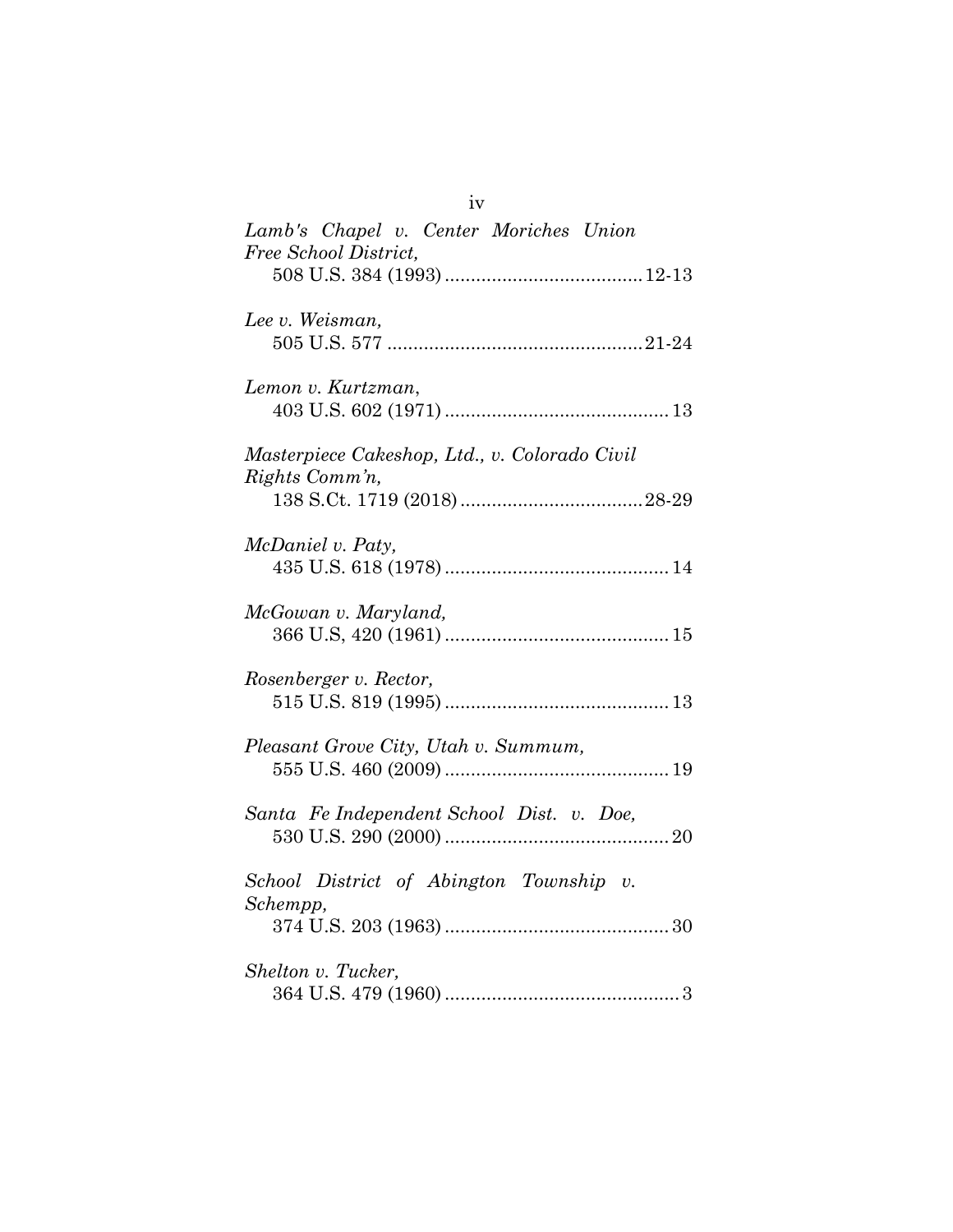| Tinker v. Des Moines Independent<br>Community School District,                                             |
|------------------------------------------------------------------------------------------------------------|
|                                                                                                            |
| Trans World Airlines. Inc. v. Hardison,                                                                    |
| United States v. O'Brien,                                                                                  |
| Walker v. Texas Division, Sons of<br>Confederate Veterans, Inc.,<br>576 U.S. 200, 135 S.Ct. 2239 (2015) 19 |
| <i>Wallace v. Jaffree,</i>                                                                                 |
| Widmar v. Vincent,                                                                                         |
| Wilson v. U.S.W. Communications,                                                                           |
| Zorach v. Clauson                                                                                          |
| <b>Constitutions, Statutes, Regulations</b>                                                                |
| Civil Rights Act of 1964,                                                                                  |

Declaration of Independence, 1776.................... 2, 15

v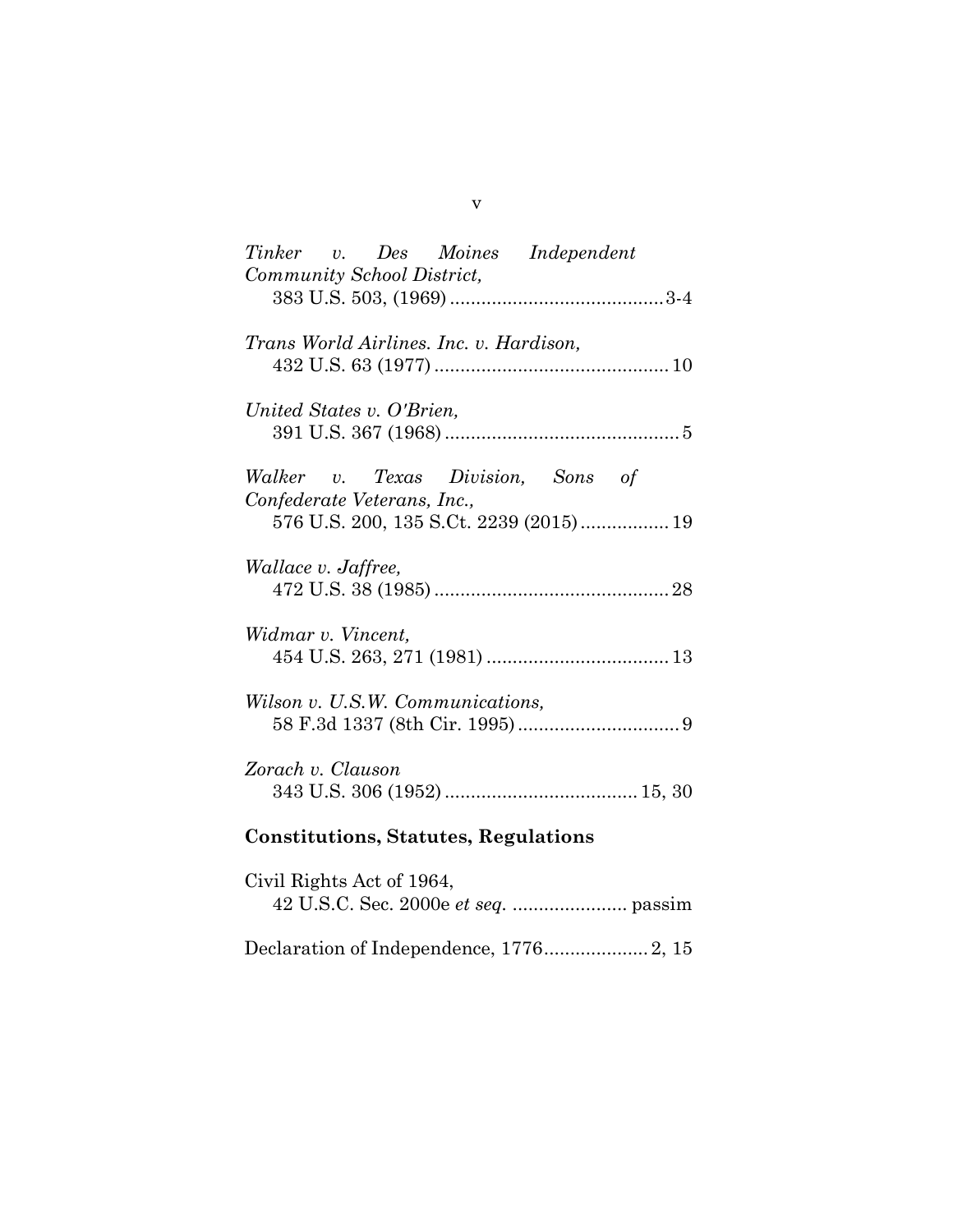| EEOC Guidelines on   | Discrimination |
|----------------------|----------------|
| Because of Religion, |                |
|                      |                |
|                      |                |

vi

U.S. Const., amend. I ..................................... passim

## **Other Authority**

| Dadakis, John D., and Thomas M. Russo,        |
|-----------------------------------------------|
| Religious Discrimination in Employment:       |
| The 1972 Amendment -- A Perspecive,           |
| Fordham Urban Law Journal, Vol. 3, No. 2      |
|                                               |
|                                               |
| Jardine, Bradley R., Civil Rights - Religious |

| $\alpha$ argume, bradley $\alpha$ , $\alpha$ <i>luit</i> $\alpha$ <i>leftus - neligious</i> |  |
|---------------------------------------------------------------------------------------------|--|
| Discrimination in Employment: Title VII of                                                  |  |
| the Civil Rights Act Requires Reasonable                                                    |  |
| Accommodation of Employee Religious                                                         |  |
| Beliefs by Employer Despite Conflicting                                                     |  |
| Lawful Agency Shop Provision -- Cooper v.                                                   |  |
| General Dynamics, BYU Law Review 1977                                                       |  |
|                                                                                             |  |
|                                                                                             |  |

- Keeton, W., D. Dobbs, R. Keeton, & D. Owen, Prosser and Keeton on Law of Torts 175 (5th ed. 1984) ............................................................25
- Kramer, Barbara L., *Reconciling Religious Rights & Responsibilities,* Loyola University Chicago Law Journal, Vol. 30, Issue 3 Spring 1999....................................................................10
- Lincoln, Abraham, *Proclamation Appointing a National Fast Day*, March 30, 1863 ............16-19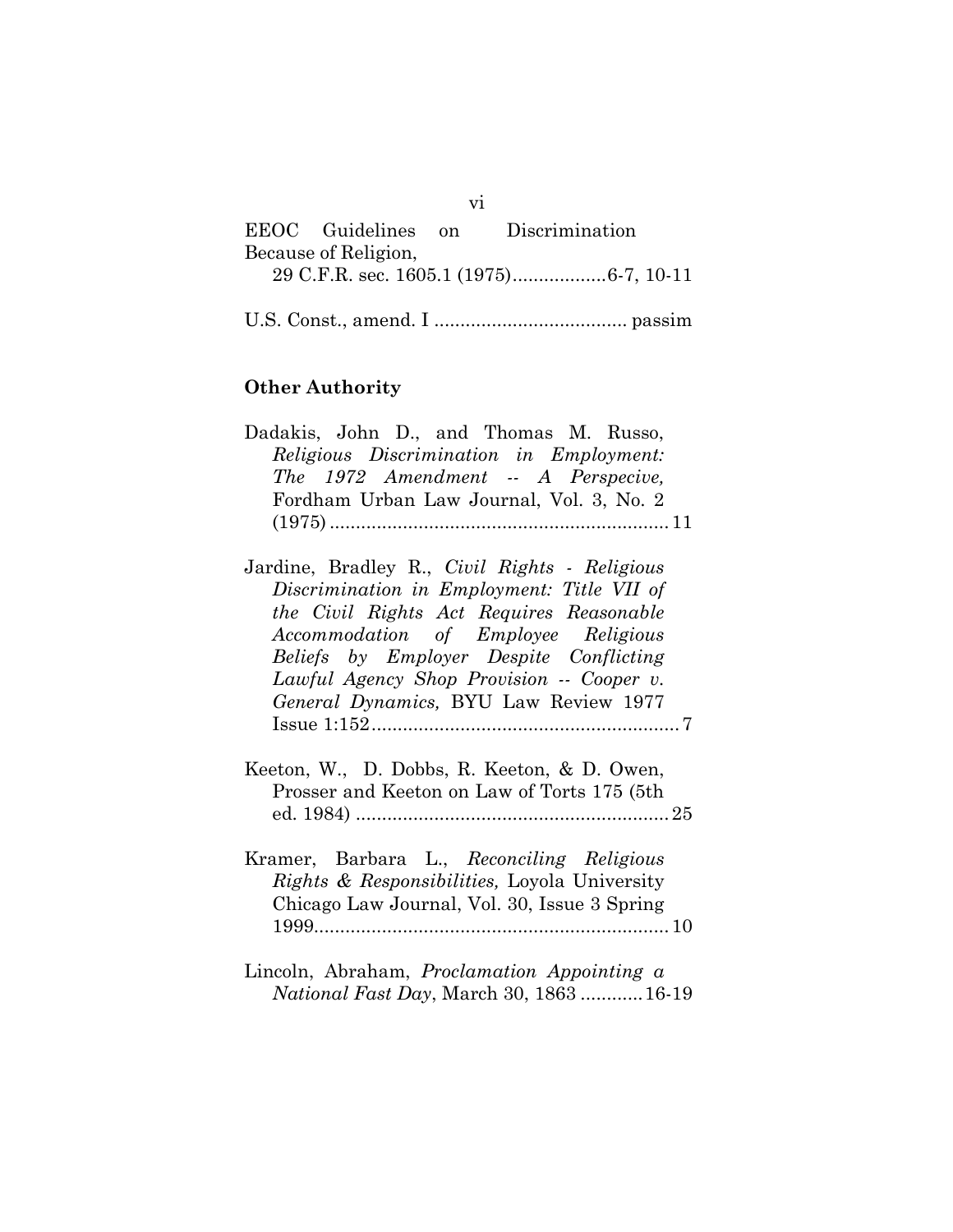| Sape and Hart, <i>Title VII Reconsidered: The</i><br>Equal Employment Opportunity Act of 1972,                                                                                                                          |
|-------------------------------------------------------------------------------------------------------------------------------------------------------------------------------------------------------------------------|
| Senate Rep. No. 32-376 (1853), The Reports of<br>Committees of the Senate of the United States<br>for the Second Session of the Thirty-Second<br>Congress, 1852 - 53, (Washington, D.C. 1853)19                         |
| Shapiro, Peter T., Examining the Duty to<br>Provide Religious Accommodations, Lexis<br>Practice Advisor Journal September 13,<br>2016, https://www.lexisnexis.com/lexis-<br>practice-advisor/thejournal/b/lpa/archieve/ |
| Tribe, Lawrence, American Constitutional Law                                                                                                                                                                            |
| Washington, George, National Day of<br><i>Thanksgiving Proclamation, October 3, 1789</i>                                                                                                                                |

## vii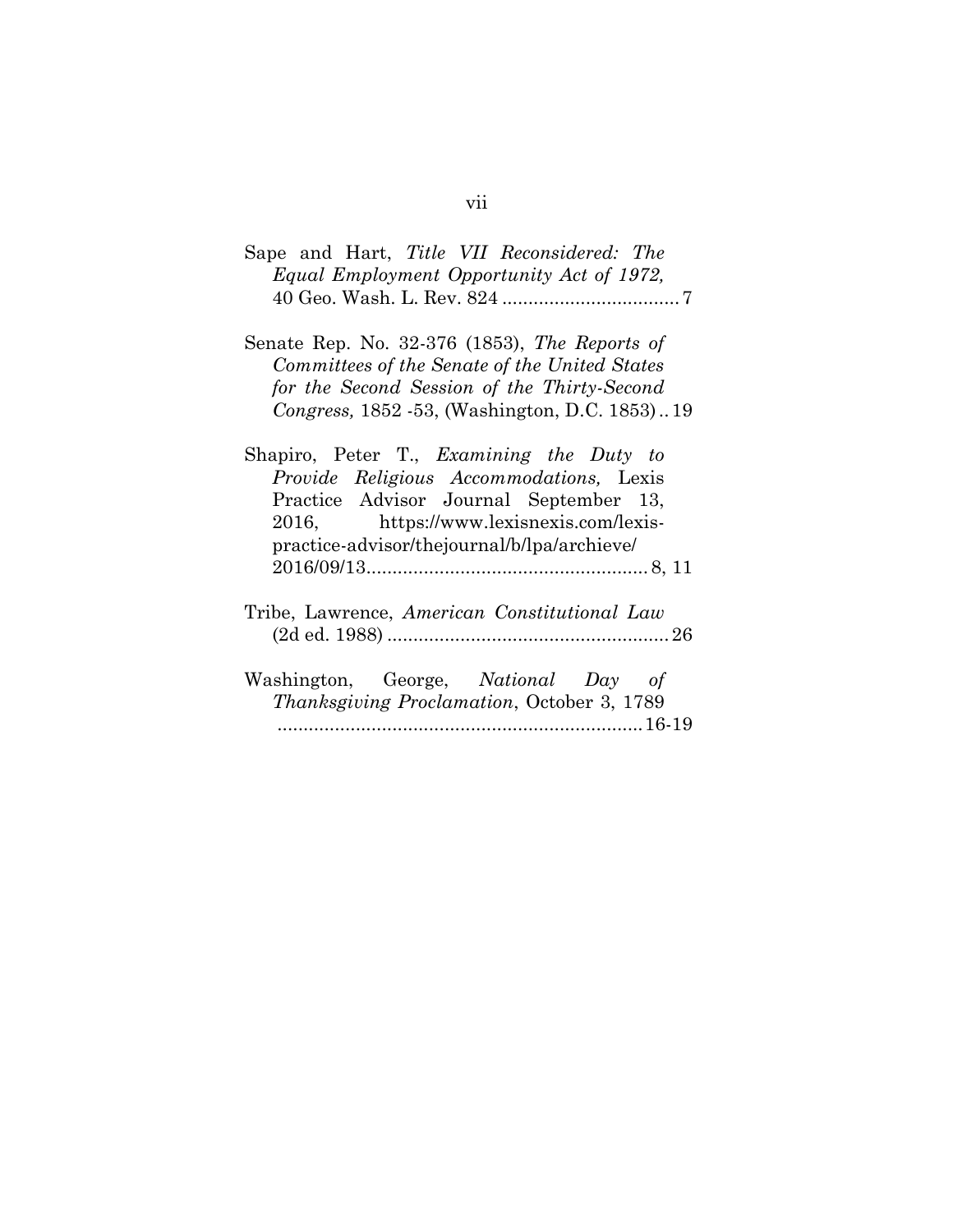#### **INTEREST OF AMICUS CURIAE<sup>1</sup>**

*Amicus Curiae* Foundation for Moral Law<sup>1</sup> (the Foundation), is a national public-interest legal organization based in Montgomery, Alabama, dedicated to defending a strict interpretation of the United States Constitution according to the intent of its Framers.

The Foundation believes that freedom of religion and freedom of expression are among the most fundamental rights granted by God and guaranteed by the First Amendment to the United States Constitution. The Foundation is concerned that the respondent school district in this case, like many others across the country, has chosen to sacrifice the fundamental rights of religious expression in a misguided effort to avoid Establishment Clause challenges.

The Foundation also believes that governmental bodies must not communicate a "message of exclusion" to people of faith by selectively banning expressions of faith while freely permitting secular expression.

<sup>1</sup> Pursuant to Rule 37.3, *Amicus* has provided timely notice all parties. All parties have given blanket consent for *amicus*  briefs. Pursuant to Rule 37.6, no party or party's counsel authored this brief in whole or in part, or contributed money that was intended to fund its preparation or submission; and no person other than the *amicus curiae*, its members or its counsel, contributed money that was intended to fund the preparation or submission of this brief.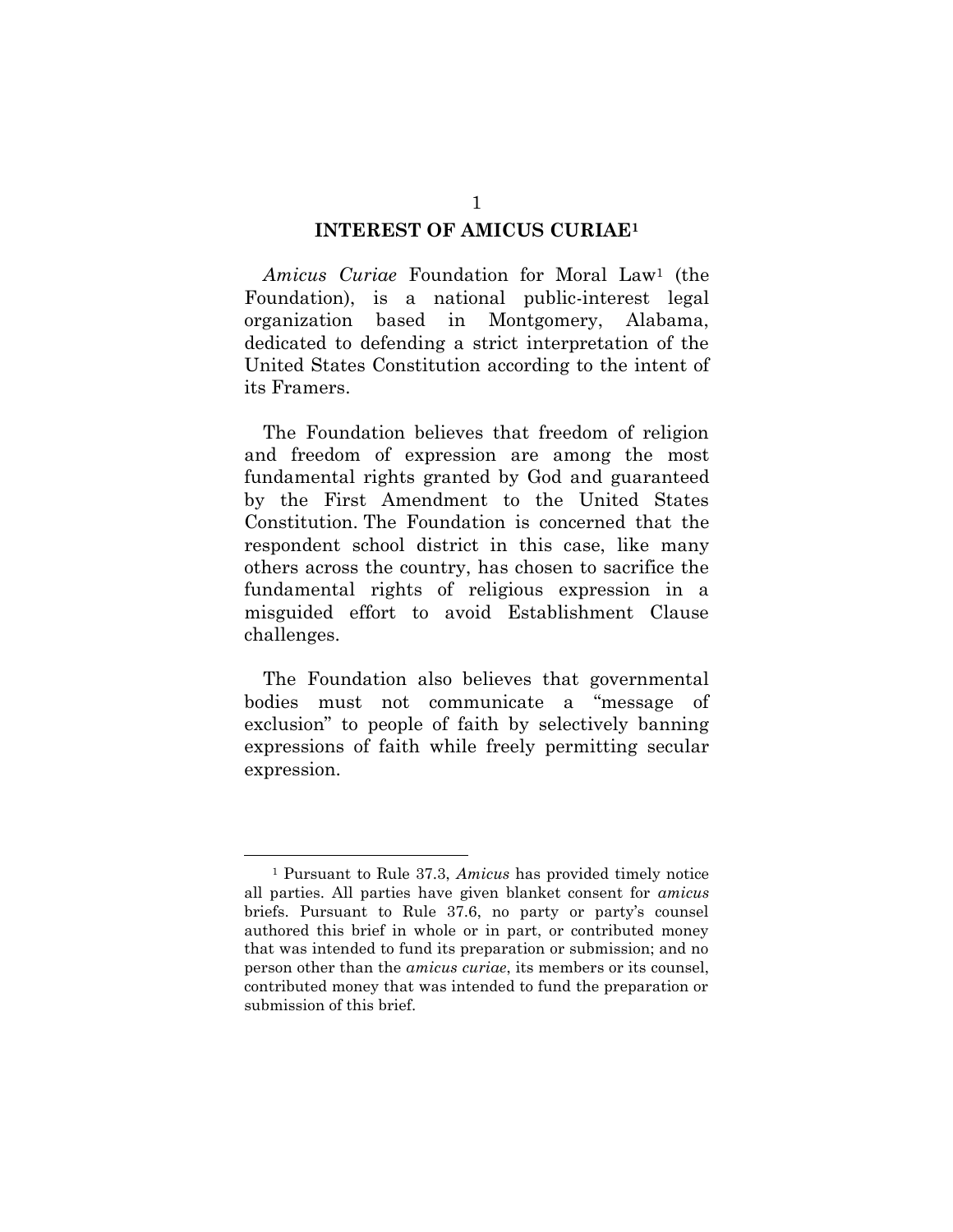#### **SUMMARY OF ARGUMENT**

On September 17th 2015, the Bremerton School District (BSD) advised Petitioner that he could continue to give inspirational talks to his team but "[t]hey must remain entirely secular in nature, so as to avoid alienation of any team member."

It is hard to imagine a speech restriction that is more blatantly content discrimination and viewpoint discrimination than this. Coach Kennedy can mention almost anything in his inspirational talks to his team. But he must not mention God, even though our national motto is "In God We Trust," our Pledge says we are "one nation under God," and our Declaration of Independence says God is the Source of our unalienable rights. This clear discrimination against religious content and religious viewpoint is unmistakable.

Coach Kennedy's prayer at the 50-yard line after football games was not announced over the loudspeaker, not endorsed by school officials, and not joined by anyone other than those who of their own initiative came out on the field to join him. It does not constitute an establishment of religion in violation of the First Amendment.

Coach Kennedy requested an accommodation of his religious observance and practice pursuant to the Civil Rights Act of 1964, Title VII. The only "hardship" issue raised by the District was their concern about an Establishment Clause violation.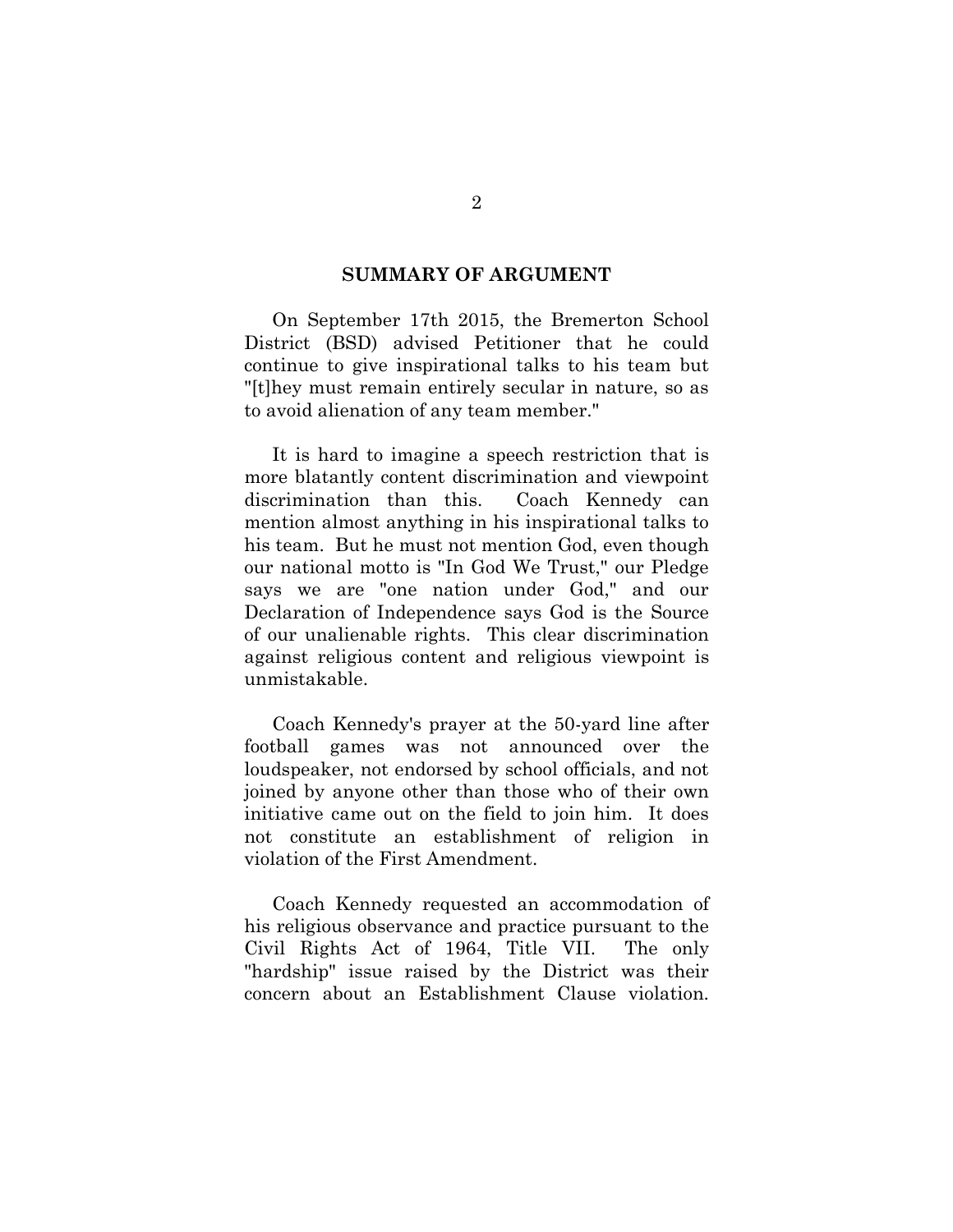Because Coach Kennedy's prayer did not violate the Establishment Clause, this cannot be an "undue hardship."

The BSD tried to justify this restriction by saying it was "to avoid alienation of any team member." But the BSD seemed to not care in the least that this restriction would alienate those who wanted and needed a religious message. Singling out religious speech for suppression and censorship while allowing other forms of expression, communicates a "message of exclusion" to religious persons and tells them they are not fully part of the community.

This Court should use this case as a vehicle to explain what religious liberty really means.

#### **ARGUMENT**

**I. Contrary to this decision of the Ninth Circuit, the Constitution and most court decisions strongly support free speech including religious speech in public school settings.**

"The vigilant protection of constitutional freedoms is nowhere more vital than in the community of American schools." *Shelton v. Tucker,* 364 U.S. 479, 487 (1960). Neither students nor teachers "shed their constitutional rights to freedom of speech or expression at the schoolhouse gate," *Tinker v. Des Moines Independent Community School District,* 383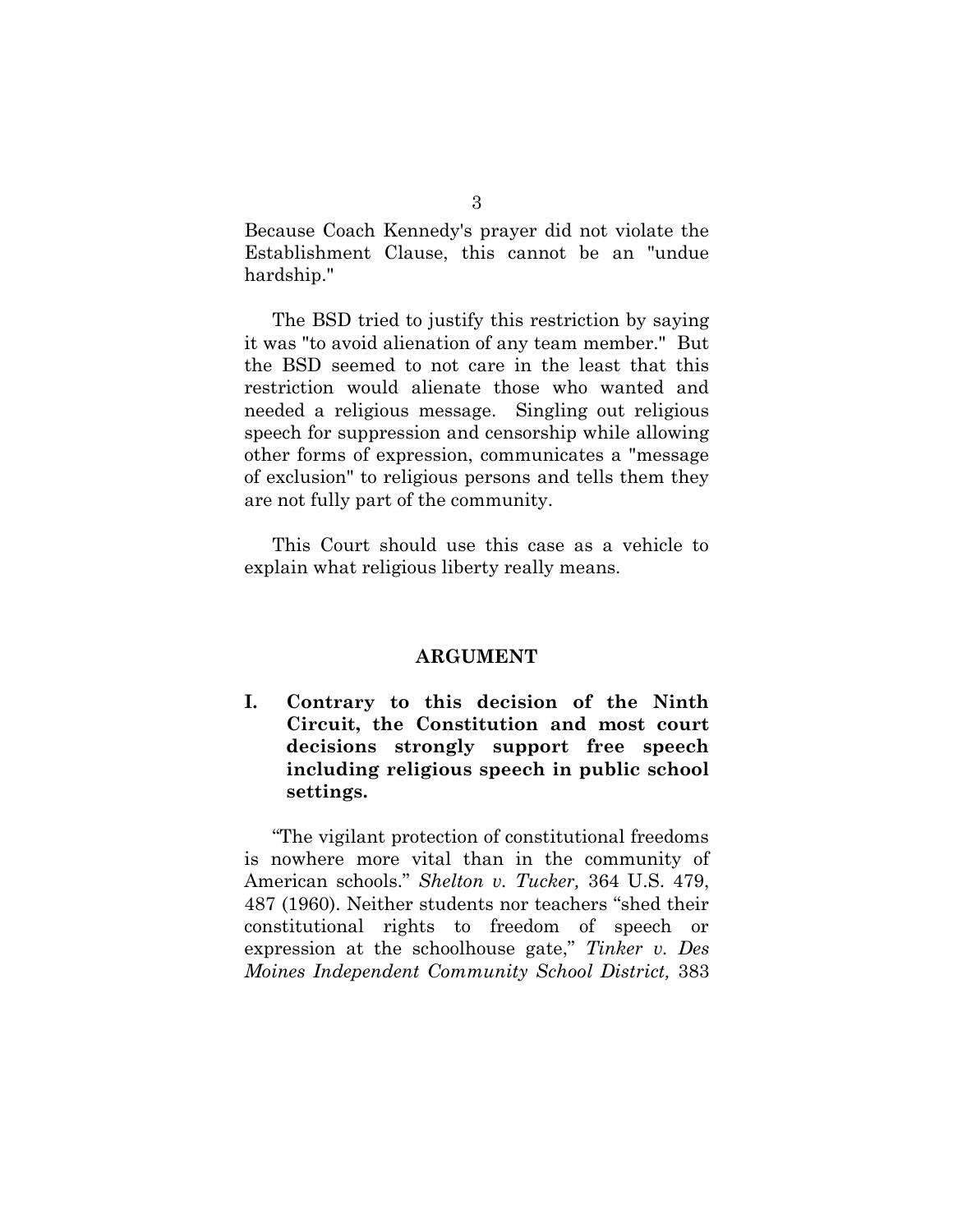U.S. 503, 506 (1969).2 School officials have a duty to prevent disruption, but "undifferentiated fear or apprehension of disturbance is not enough to overcome the right to freedom of expression." *Id* at 737.

In *James v. Board of Educ.*, 461 F.2d 566, 573 (2nd Cir. 1972), the Second Circuit applied the *Tinker*  precedent to an eleventh-grade English teacher who wore a black armband on the sleeve of his jacket, "as an expression of [his] religious version to war in any form and as a sign of [his] regret over the loss of life in Vietnam." *Id.* 568. The Court concluded that school authorities may not arbitrarily censor a teacher's speech, especially when the speech "is not coercive and does not arbitrarily inculcate doctrinaire views in the minds of the students." *Id.* 573. The school officials have a duty to prevent disruption, but regulatory policy must be "drawn as narrowly as possible to achieve the social interests that justify it, or whether it exceeds permissible bounds by unduly

<sup>2</sup> At least to some extent, the Tinkers' speech was religious or religiously-motivated. The father of the Tinker children was a Methodist clergyman, and they wore their armbands during the Christmas season and fasted on December 16. *Tinker,*  Black, J., Dissent at 516.

Nor does *Tinker* suggest that free expression in public schools is limited to students rather than teachers. In fact, Justice Stewart said in his concurring opinion that although he agreed with the Court's conclusion, he could not "share the Court's uncritical assumption that, school discipline aside, the First Amendment rights of children are coextensive with those of adults." Stewart, J., concurring at 515. Justice Stewart seems to suggest that the First Amendment rights of teachers in a public school setting are greater than, not less than, those of students.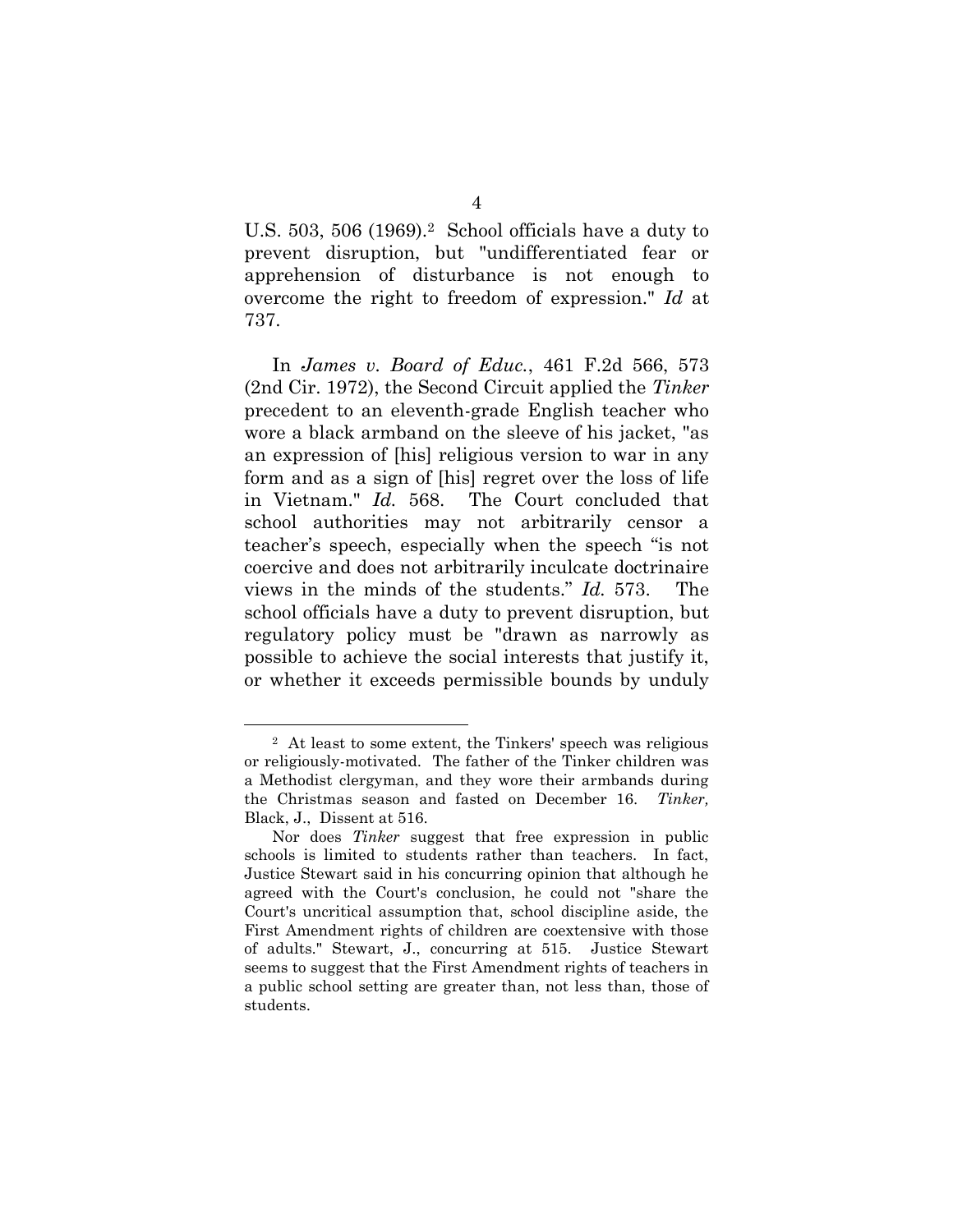restricting protected speech to an extent 'greater than is essential to the furtherance of ' those interests." *Id.* at 574, quoting *United States v. O'Brien,* 391 U.S. 367, 377 (1968).

In at least one way, Coach Kennedy's position is stronger than that of Mr. James: Kennedy was in the middle of a football field after a game which was not a required school event; no students were required to join him, and others did not have view his actions or hear his words. James was a teacher for a class at which attendance was required.

*See also*, *Chandler v. Siegelman,* 230 F.3d 1313, 1317 (11th Cir. 2000) ("Permitting students to speak religiously signifies neither state approval nor disapproval of that speech. The speech is not the State's—either by attribution or by adoption."). *See also, Adler v. Duval County School Board,* 250 F.3d 1330 (11th Cir. 2001).

**II. The Bremerton School District wrongfully refused to accommodate Coach Kennedy's free exercise of religion.** 

.

### **A. Coach Kennedy properly and timely requested an accommodation.**

Coach Kennedy sent a written request to the District through his attorney on October 14, 2015, requesting a religious accommodation under the Civil Rights Act of 1964, 42 U.S.C. Sec. 2000e *et seq.,*  allowing him to continue his post-game prayer.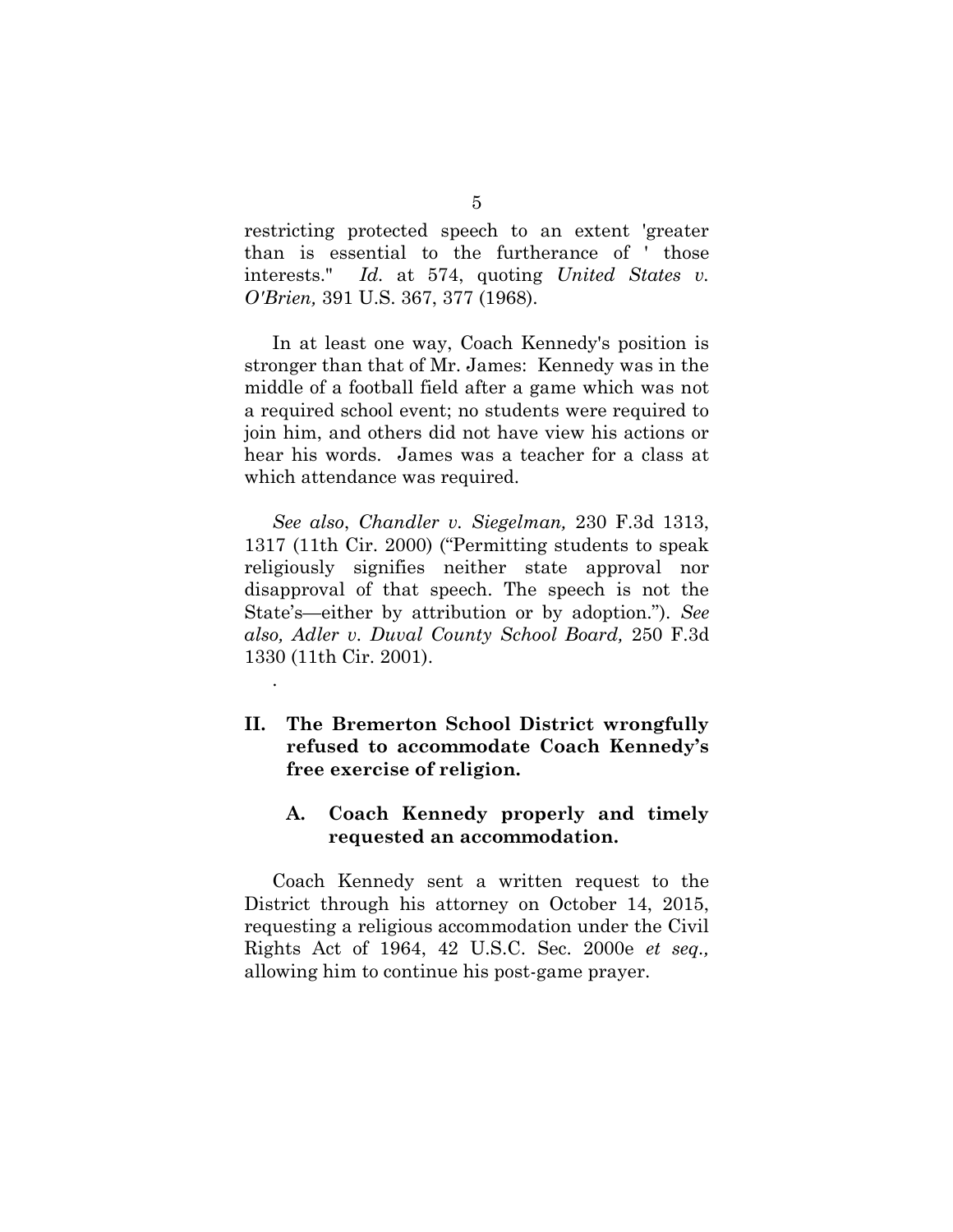**B. The Bremerton School District had a duty to accommodate Coach Kennedy's religious expression unless it could demonstrate that such accommodation would create an "undue hardship" on the conduct of school business.**

Whether this case is analyzed conducted under the Establishment Clause, the Free Speech Clause, the Free Exercise Clause, the Equal Protection Clause, or the Civil Rights Act of 1964, Coach Kennedy's claim is entitled to the most stringent analysis known to the law.

The Civil Rights Act of 1964, 42 U.S.C. § 2000e, as amended in 1972, provides in relevant part:

(j) The term "religion" includes all aspects of religious observance and practice, as well as belief, unless an employer demonstrates that he is unable to reasonably accommodate to an employee's or prospective employee's religious observance or practice without undue hardship on the conduct of the employer's business.

The Civil Rights Act of 1964 also created the Equal Employment Opportunity Commission (EEOC). The 1967 EEOC Guidelines on Discrimination Because of Religion provide in part:

> (b) The Commission believes that the duty not to discriminate on religious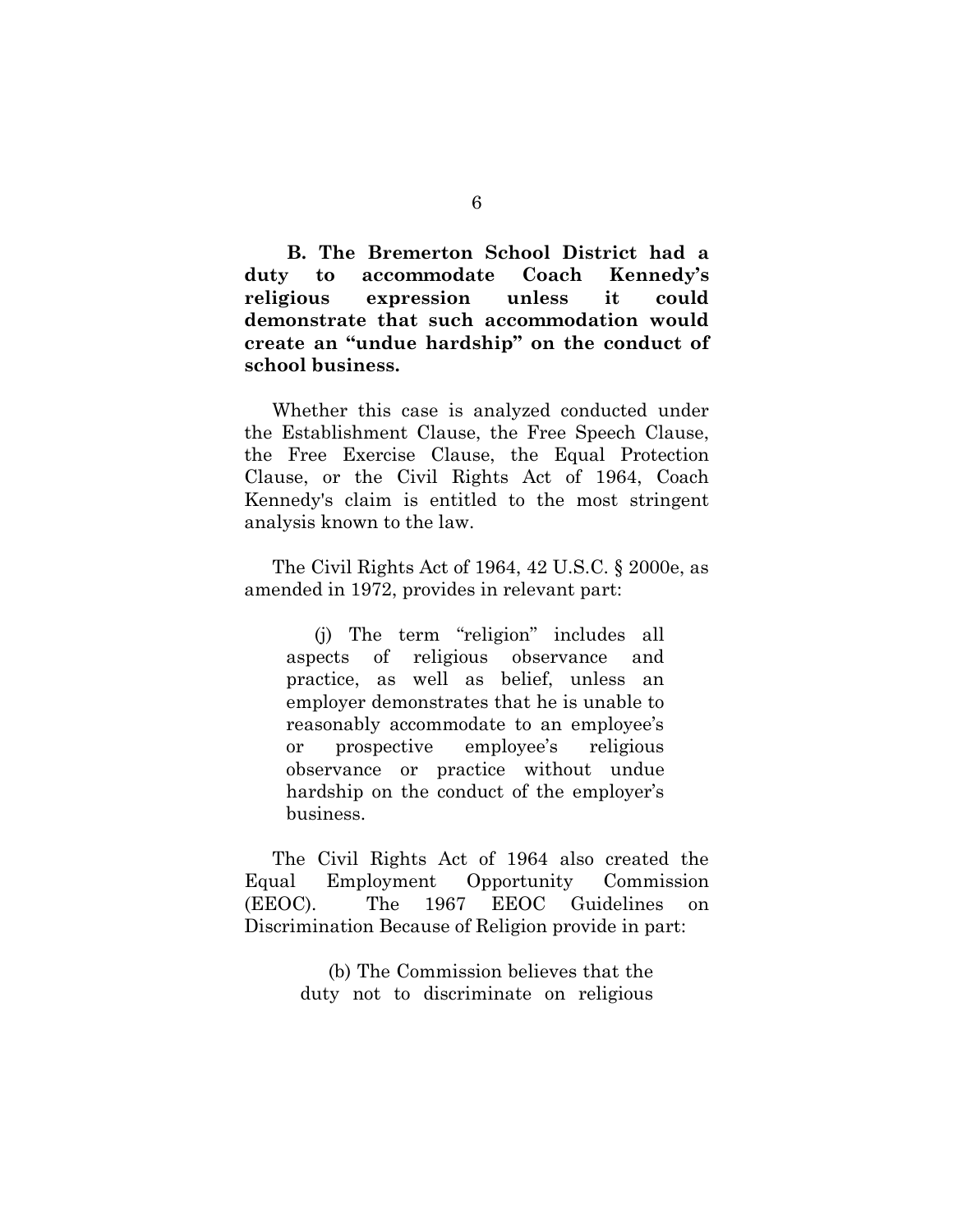grounds, required by section 703(a)(1) of the Civil Rights Act of 1964, includes an obligation on the part of the employer to make reasonable accommodations to the religious needs of employees and prospective employees where such accommodations can be made without undue hardship on the conduct of the employer's business ...

(c) Because of the particularly sensitive nature of discharging or refusing to hire an employee or applicant on account of his religious beliefs, the employer has the burden of proving that an undue hardship requires the required accommodations to the religious needs of the employee unreasonable.

29 C.F.R. sec. 1605.1 (1975). Also, one reason Congress enacted the Equal Employment Opportunity Act of 1972 was "in an effort to strengthen the antidiscrimination provisions of Title VII"<sup>3</sup> and to give legal force to the EEOC guidelines.

Section (j) raises three questions: (1) What does "reasonably accommodate" mean? (2) What

<sup>3</sup> Bradley R. Jardine, *Civil Rights - Religious Discrimination in Employment: Title VII of the Civil Rights Act Requires Reasonable Accommodation of Employee Religious Beliefs by Employer Despite Conflicting Lawful Agency Shop Provision -- Cooper v. General Dynamics,* BYU Law Review 1977 Issue 1:152, 158; Sape and Hart, *Title VII Reconsidered: The Equal Employment Opportunity Act of 1972,* 40 Geo. Wash. L. Rev. 824, 824-25 1972).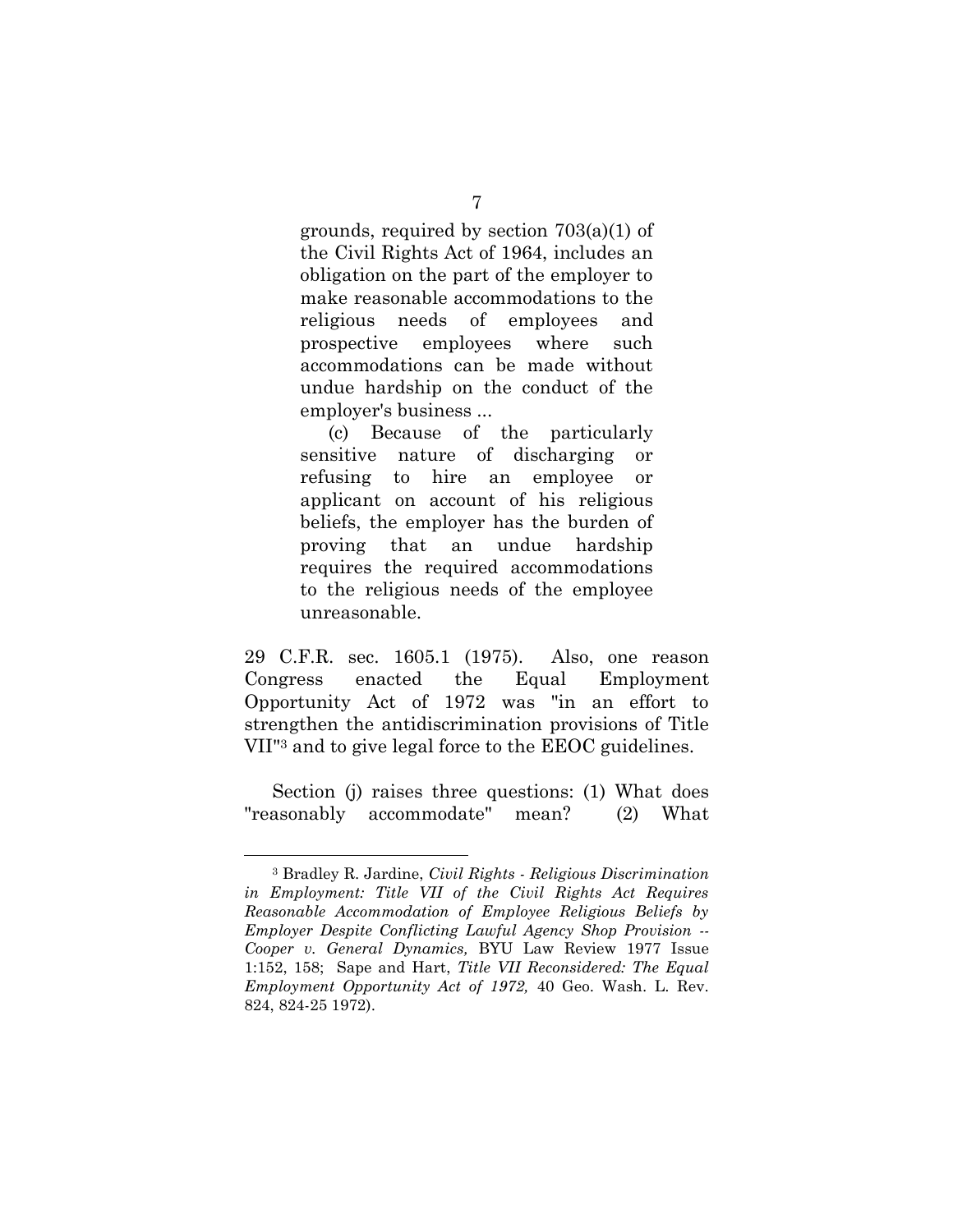constitutes an "undue hardship"? and (3) Where does the burden of proof lie? A fourth question, what constitutes "religious observance and practice," is not at issue here because the District does not dispute that Coach Kennedy's prayer is a matter of religious observance and practice.<sup>4</sup>

A "reasonable accommodation" is an accommodation that eliminates the conflict with the employee's religious observance and practice:

> A proposed accommodation is not reasonable if it only eliminates part of the conflict and a full accommodation would not pose an undue hardship. For example, where an individual's religious beliefs prohibit the individual from working from sundown Friday through sundown Saturday, the employer will not satisfy Title VII if it only offers to avoid scheduling the individual for Saturday (but not Friday night shifts.<sup>5</sup>

Although the District has offered accommodations to Coach Kennedy, these are not reasonable accommodations because they do not satisfy the conflict with his religious observance and practice

<sup>4</sup> However, the Ninth Circuit seemingly cast an aspersion on Coach Kennedy's religious devotion by saying (p. 4) that he "began *performing* these prayers when he first started working at BHS." (emphasis added)

<sup>5</sup> Peter T. Shapiro, *Examining the Duty to Provide Religious Accommodations,* Lexis Practice Advisor Journal September 13, 2016, https://www.lexisnexis.com/lexis-practice-advisor/thejournal/b/lpa/archieve/2016/09/13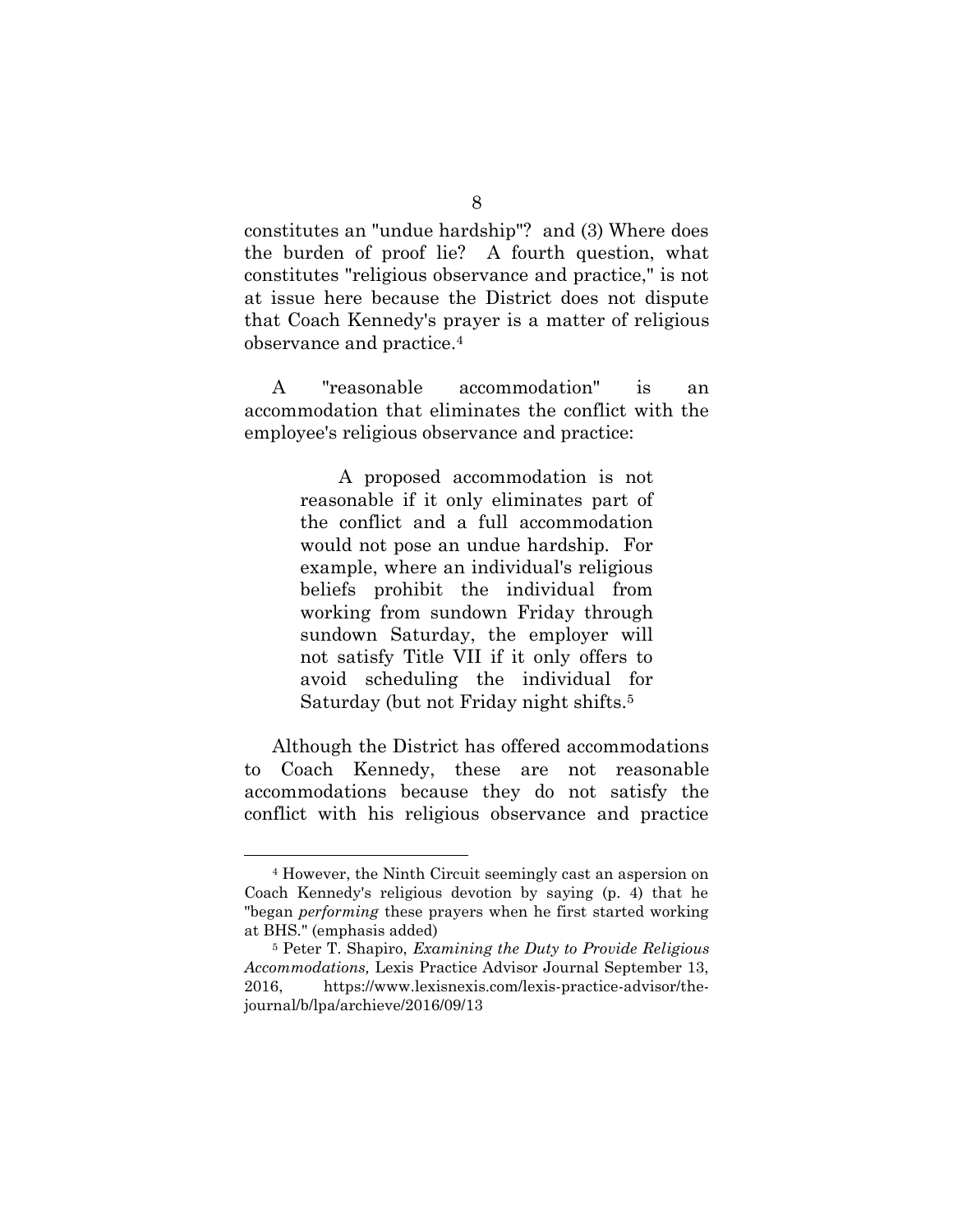and a full accommodation is possible without undue hardship. The accommodation need not be the exact accommodation the employee requests, but it must completely remove the conflict with the employee's religious observance and practice. If it doesn't completely remove the conflict, it will not be a "reasonable accommodation," unless no reasonable accommodation is possible without undue hardship.

The second question is, what constitutes an "undue hardship?" This is difficult to define, but several observations are clear. An accommodation imposes an undue hardship where it imposes on the employer "more than a de minimis cost," 29 C.F.R. sec. 1605.2(e). Coach Kennedy's prayer imposes no cost at all. An accommodation can impose an undue hardship if it causes a disruption for the employee's coworkers. For example, in *Wilson v. U.S.W. Communications,* 58 F.3d 1337 (8th Cir. 1995), the court did not require an employer to accommodate an employee whose religious beliefs required her to wear a graphic anti-abortion pin that made her co-workers upset and caused coworkers' productivity to decline. See *Id.* at 1342, n. 3. Likewise, in *Brener v. Diagnostic Center Hospital,* 671 F.2d 141, 147 (5th Cir. 1982), the court did not require an employer to meet an employee's religious need for work schedule accommodations where the accommodation would require coworkers to cover the employee's shifts , would disrupt work routines, and would result in perceived favored treatment of the religious employee that would negatively affect morale. No such disruption has been shown here except for a few concerns that were raised after this issue gained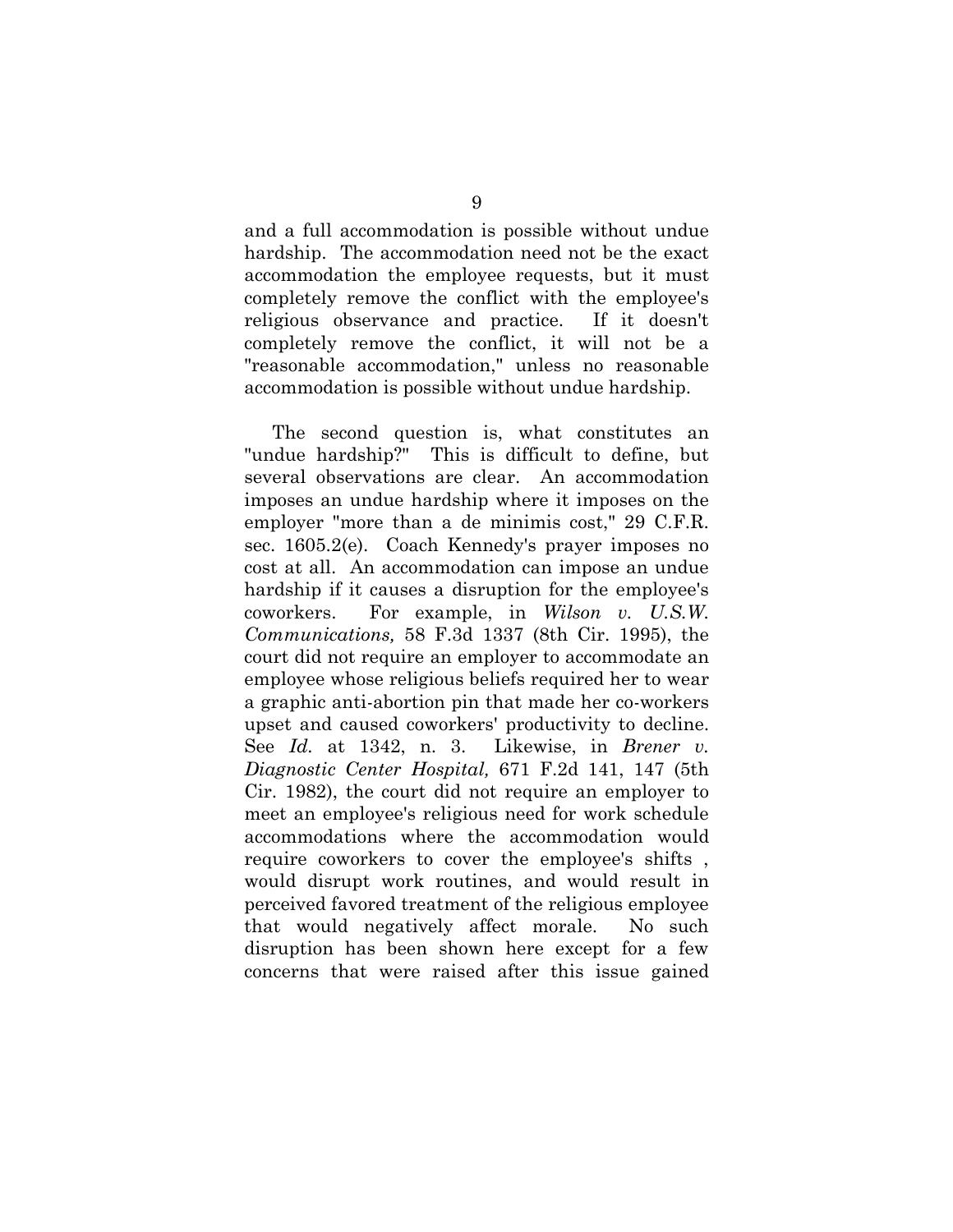widespread publicity. Many more people reacted favorably to Coach Kennedy's practice.

Putting the terms "reasonable accommodation" and "undue hardship" together, the employer has a duty to offer to the employee a reasonable accommodation that eliminates the conflict with the employee's religious observance and practice, unless there is no reasonable accommodation that does not cause an undue hardship. As Barbara L. Kramer of the EEOC observed,

> Once an employee or applicant places the employer on notice of her or his need for a religious accommodation, it is the employer's responsibility to find a reasonable accommodation for that individual. In the EEOC's view, an employer satisfies its obligation when it offers all reasonable means of accommodation without causing itself undue hardship. An employer who fails or refuses to offer a reasonable accommodation can avoid liability only by demonstrating that undue hardship would ensue from each possible alternative.<sup>6</sup>

<sup>6</sup> Barbara L. Kramer, *Reconciling Religious Rights & Responsibilities,* Loyola University Chicago Law Journal, Vol. 30, Issue 3 Spring 1999, 439 at 461. Her conclusion is not at odds with *Trans World Airlines. Inc. v. Hardison,* 432 U.S. 63 (1977), because this Court in *Hardison* concluded that all three possible accommodations worked an undue hardship upon Trans World Airlines. Nor is her conclusion at odds with *Ansonia Board of Education v. Philbrook,* 479 U.S. 60 (1986),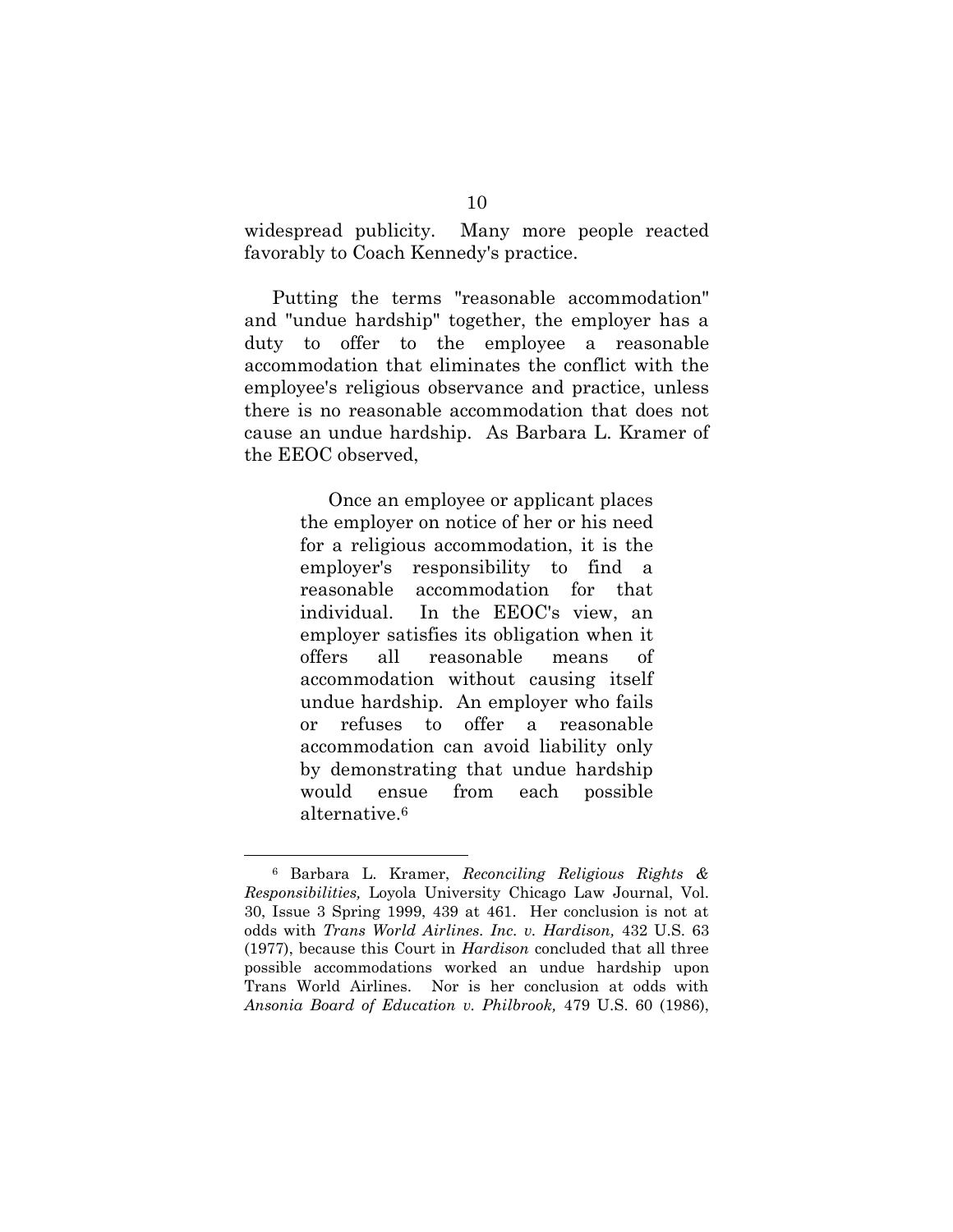Although the employee has a duty to notify the employer of the conflict with his religious observance and practice (Coach Kennedy has done so) and may have a duty to work with the employer to try to resolve the conflict by finding an accommodation (Coach Kennedy has done so), the employee is not obligated to accept any accommodation that does not fully eliminate the conflict with his religious observance and practice.<sup>7</sup>

The third question is, who has the burden of proof? The phrase "unless an employer demonstrates" establishes that the Bremerton School District has the burden of production and persuasion, that is, the burden to assert and prove that it cannot accommodate Coach Kennedy's religious observance and practice without undue hardship. As Dadakis and Russo explain, "The burden of proving undue hardship is placed upon the employer, and the EEOC requires specific evidence that he could not accommodate without undue hardship."<sup>8</sup> As stated in *Kettell v. Johnson & Johnson,* 337 F.Supp. 892, 895 (E.D. Ark. 1972), dissatisfaction or inconvenience is insufficient; "inconvenience is not 'undue hardship."<sup>9</sup>

<sup>7</sup> Shapiro, op. cit.

<sup>9</sup> As noted at 29 C.F.R. sec. 1605.2(e) above, for financial costs the employer need only show that its expenses are more than de minimus, but there are no financial costs here. For other hardships, Dadakis and Russo state, "...to sustain a

because in that case the Court concluded that the accommodation offered by the Board was reasonable.

<sup>8</sup> John D. Dadakis and Thomas M. Russo, *Religious Discrimination in Employment: The 1972 Amendment -- A Perspecive,* Fordham Urban Law Journal, Vol. 3, No. 2 (1975), 327 at 341; see also, 29 C.F.R. Sec. 1605.1(c)(1974).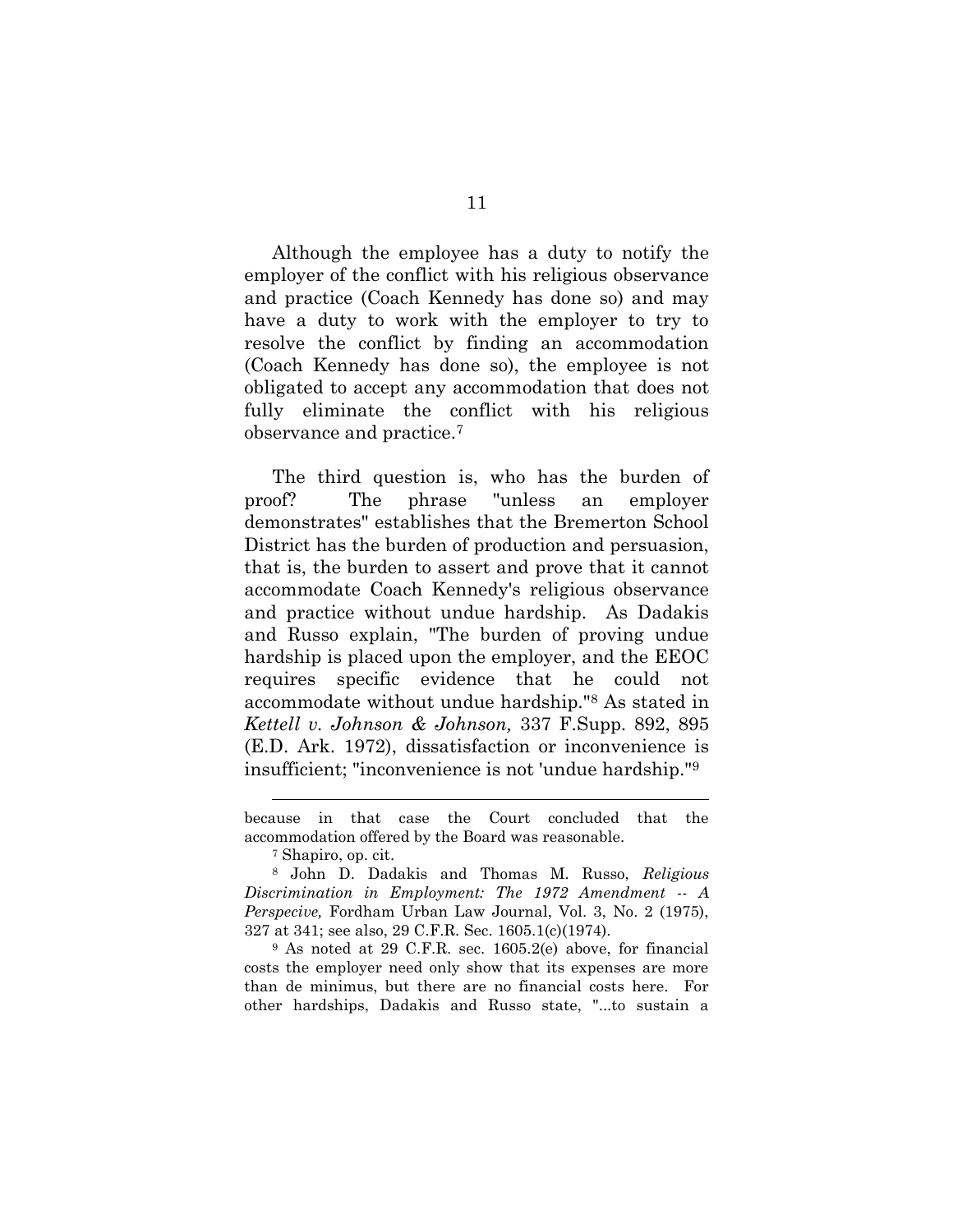The District has utterly failed to meet that burden of proof. The only reason the District has given for refusing to grant Coach Kennedy's requested accommodation is that granting the accommodation would violate the Establishment Clause of the First Amendment. This could be an "undue hardship" only if Coach Kennedy's prayer in fact violates the Establishment Clause. If his prayer does not violate the Establishment Clause, then adherence to the Establishment Clause cannot be a compelling interest or an undue hardship.

The Ninth Circuit cited *Good News Club v. Milford Central School,* 533 U.S. 98, 113-14 (2001) (quoting *Widmar v. Vincent,* 454 U.S. 263, 271 (1981), for the proposition that "[A] state interest in avoiding an Establishment Clause violation 'may be characterized as compelling,' and therefore may justify content-based discrimination." Judge Smith then concludes, "the District's September 17 directive was thus motivated by a compelling state interest."

But the Ninth Circuit overlooked the fact that, in both *Good News Club* and *Widmar,* this Court held that the practices at issue -- allowing the Good News Club to use public school facilities in *Good News Club,* and allowing the student group Cornerstone to use university facilities in *Widmar --*did not constitute Establishment Clause violations. Therefore, this Court said, the refusal to allow these

finding of undue hardship there must be a showing by the employer of a substantial burden upon the continued operation of his business." *Id.* at 341.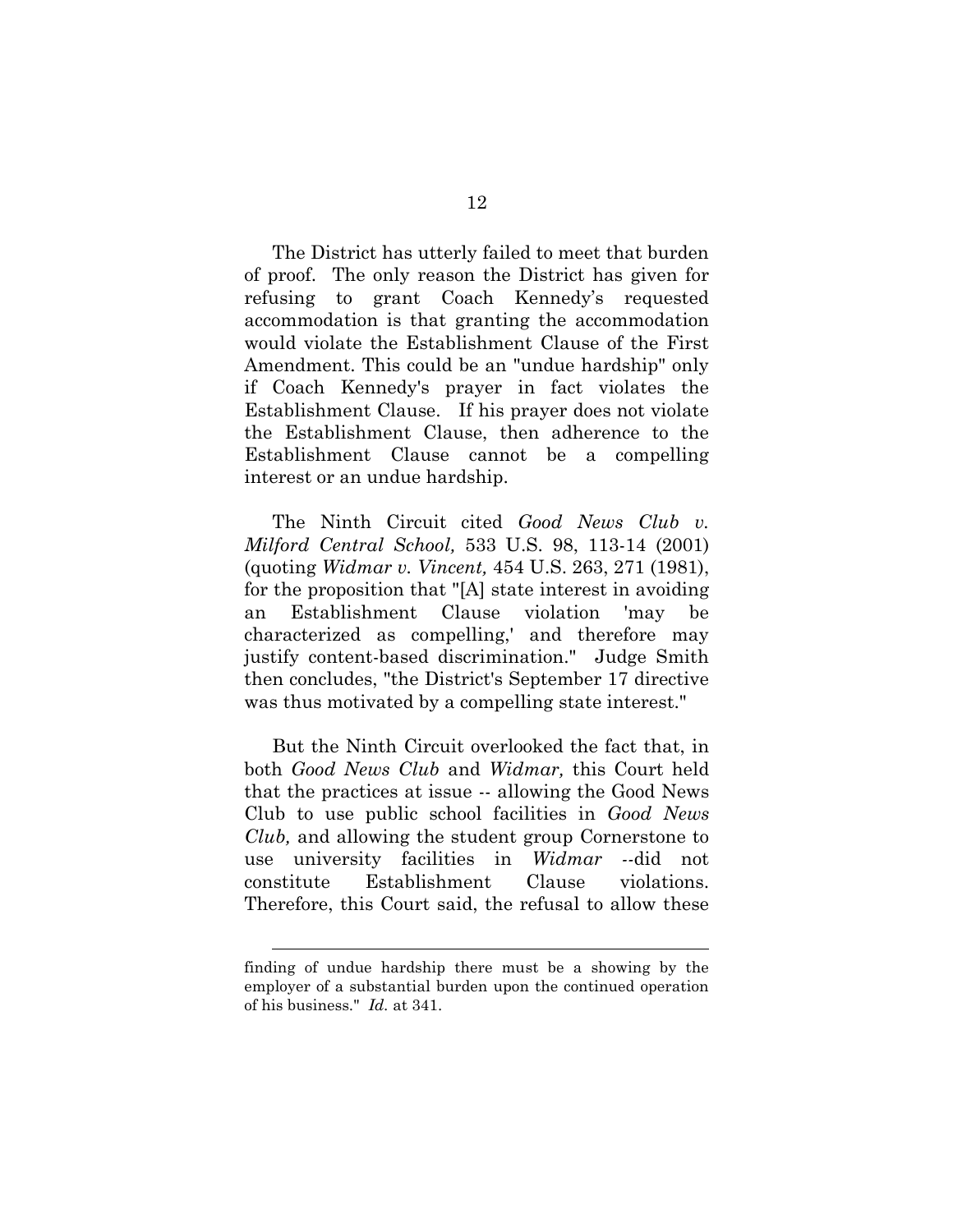groups to use school or university facilities constituted a free speech violation.

Similarly, in *Lamb's Chapel v. Center Moriches Union Free School District,* 508 U.S. 384 (1993), this Court unanimously held that the use of the school auditorium by the church group Lamb's Chapel did not constitute an Establishment Clause violation, and therefore the school's refusal to allow Lamb's Chapel to use the auditorium was a free speech violation.10 And in *Rosenberger v. Rector,* 515 U.S. 819 (1995), this Court held that a university subsidy to a student religious group's publication did not violate the Establishment Clause, and therefore denial of that subsidy was a free speech violation.

As these cases make clear, a nonexistent Establishment Clause violation cannot constitute a compelling interest or undue burden that justifies a free speech or free exercise violation.

In his concurring opinion denying rehearing en banc, Second Circuit Judge Smith mentioned one athlete who said he felt pressured to join in Coach Kennedy's prayer because he might not be allowed as much playing time if he did not do so. If this correctly reflects the player's perception, the BSD could easily have corrected this perception by clearly explaining to the player, or by a general announcement, that no one is required to participate, and participation or nonparticipation will in no way affect his playing time on the field or his athletic

<sup>10</sup> Justice Scalia concurred in the result but criticized the Court's use of the *Lemon* test.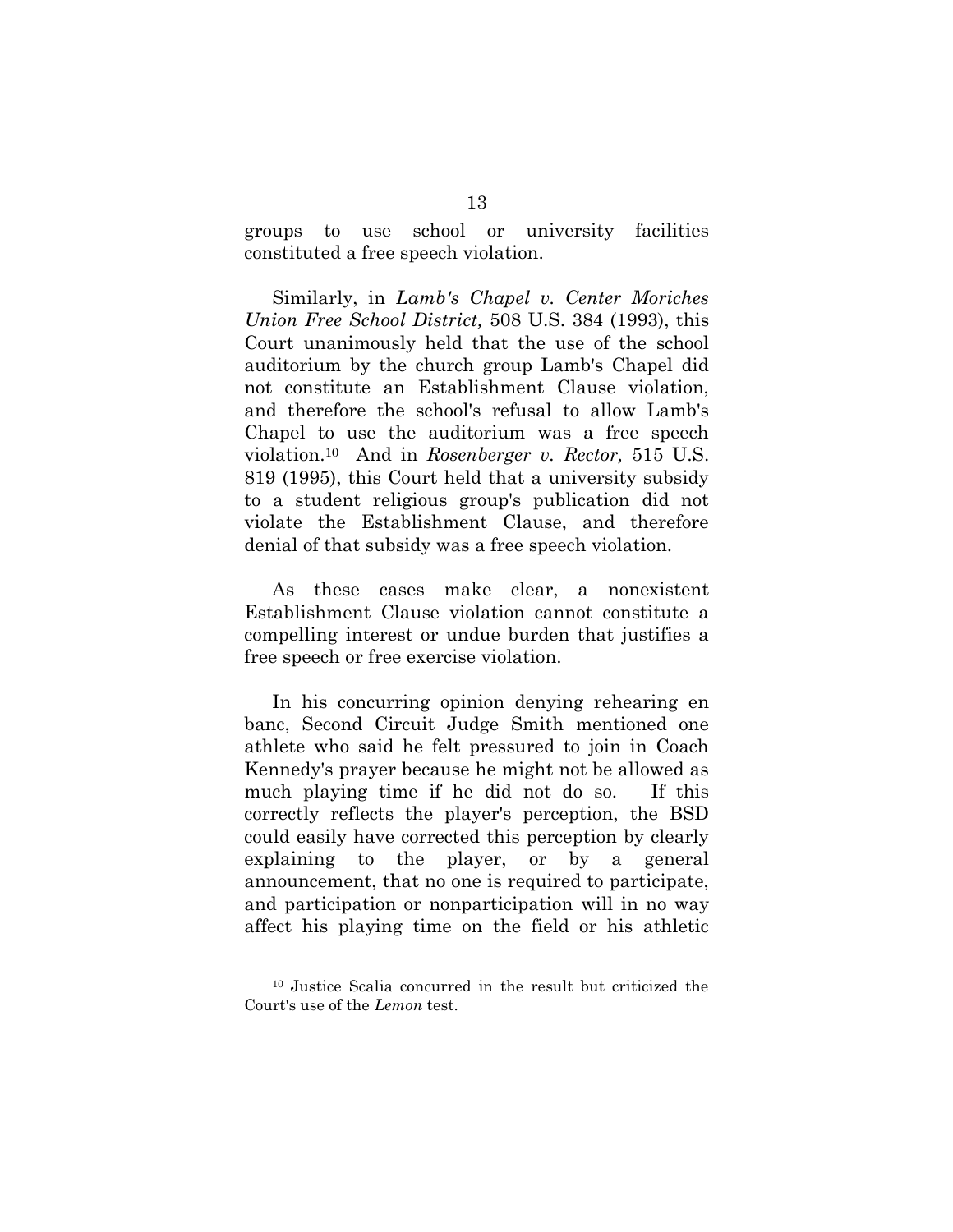participation. This is a more narrowly tailored or less restrictive means of accommodating Coach Kennedy's religious convictions. But the BSD did not even consider that accommodation. Rather, the BSD seized upon that statement as an excuse for denying Coach Kennedy (and those who wanted to join him) his First Amendment rights.

The Ninth Circuit, in its March 18, 2021 opinion and also in its July 19, 2021 concurrence in the denial of rehearing, also cited instances of school officials having to confront angry parents. But Coach Kennedy did not incite these angry parents by his prayers. The BSD incited them by its prohibition. The BSD cannot use the consequences of its own repressive policies as a basis for denying Coach Kennedy his constitutional rights.

### **C. The Establishment Clause does not forbid the acknowledgement of God even in government speech.**

As this Court recognized in *McDaniel v. Paty,* 435 U.S. 618, 641 (1978), "The Establishment Clause, properly understood, is a shield against any attempt to inhibit religion. ... It may not be used as a sword to justify repression of religion or its adherents from any aspect of public life." (Brennan, J. joined by Marshall, J., concurring). They wrote further,

> ...religious ideas, no less than any other, may be the subject of debate which is "uninhibited, robust, and wideopen" ... Government may not interfere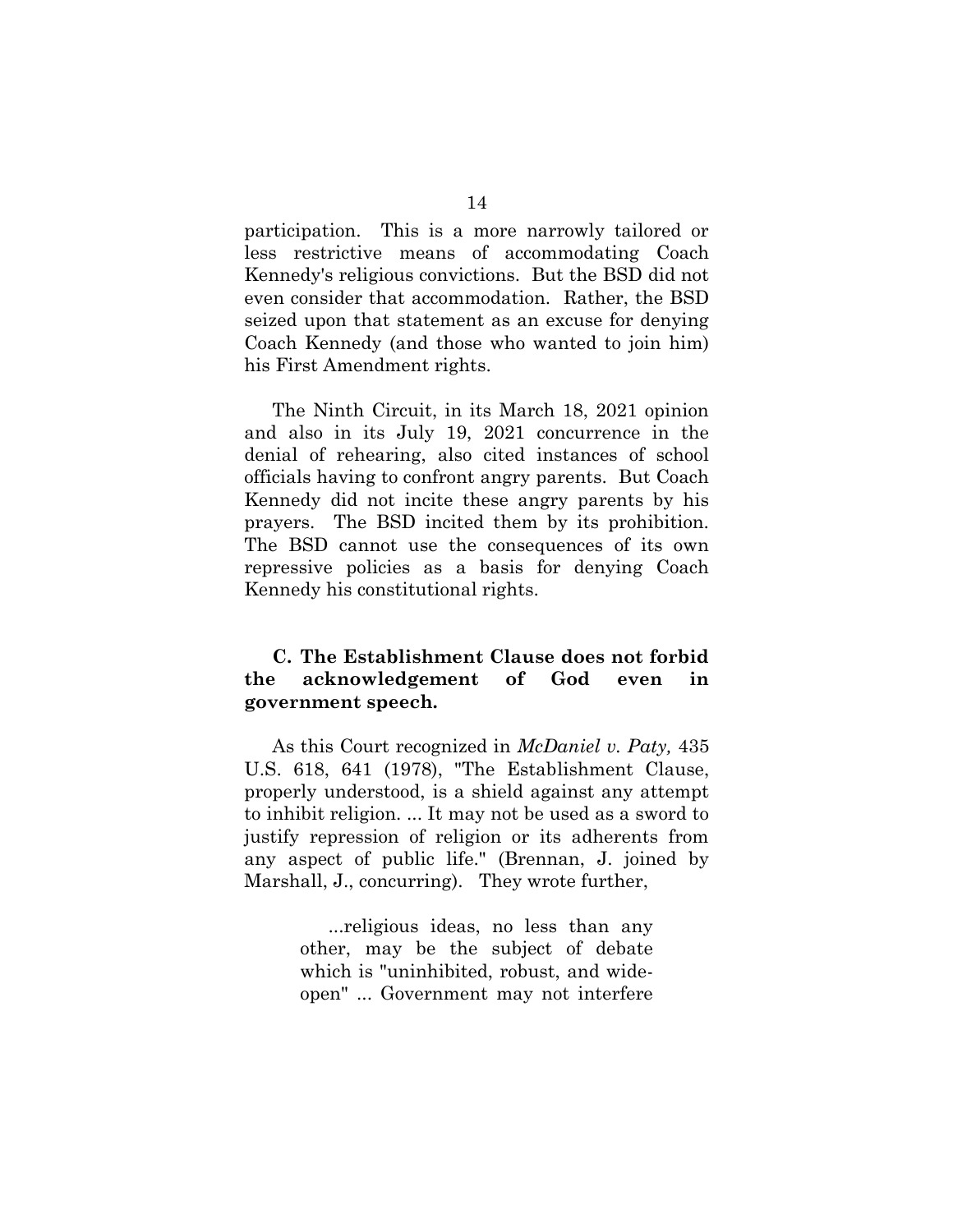with efforts to proselyte or worship in public places. ... It may not seek to shield its citizens from those who would solicit them with their religious beliefs. ... That public debate or religious ideas, like any other, may arouse emotion, may incite, may foment religious divisiveness does not rob it of constitutional protection.

#### Id. 640 (citations omitted).

Human rights are bestowed by God, not by government. The most fundamental document of American law, the Declaration of Independence, which began with an acknowledgement of "the laws of nature and of nature's God," recognizes that all men are "endowed by their Creator with certain unalienable Rights, that among these are Life, Liberty, and the Pursuit of Happiness." The Declaration further recognizes that "to secure these rights, Governments are instituted among Men" - governments do not grant rights; governments only "secure" the rights God has already granted.

Justice Douglas recognized in *Zorach v. Clauson*  343 U.S. 306, 313 (1952), "We are a religious people whose institutions presuppose a Supreme Being." And in his dissenting opinion in *McGowan v. Maryland,* 366 U.S, 420, 562 (1961)*,* he acknowledged the Divine Source of human rights:

> The institutions of our society are founded on the belief that there is an authority higher than the authority of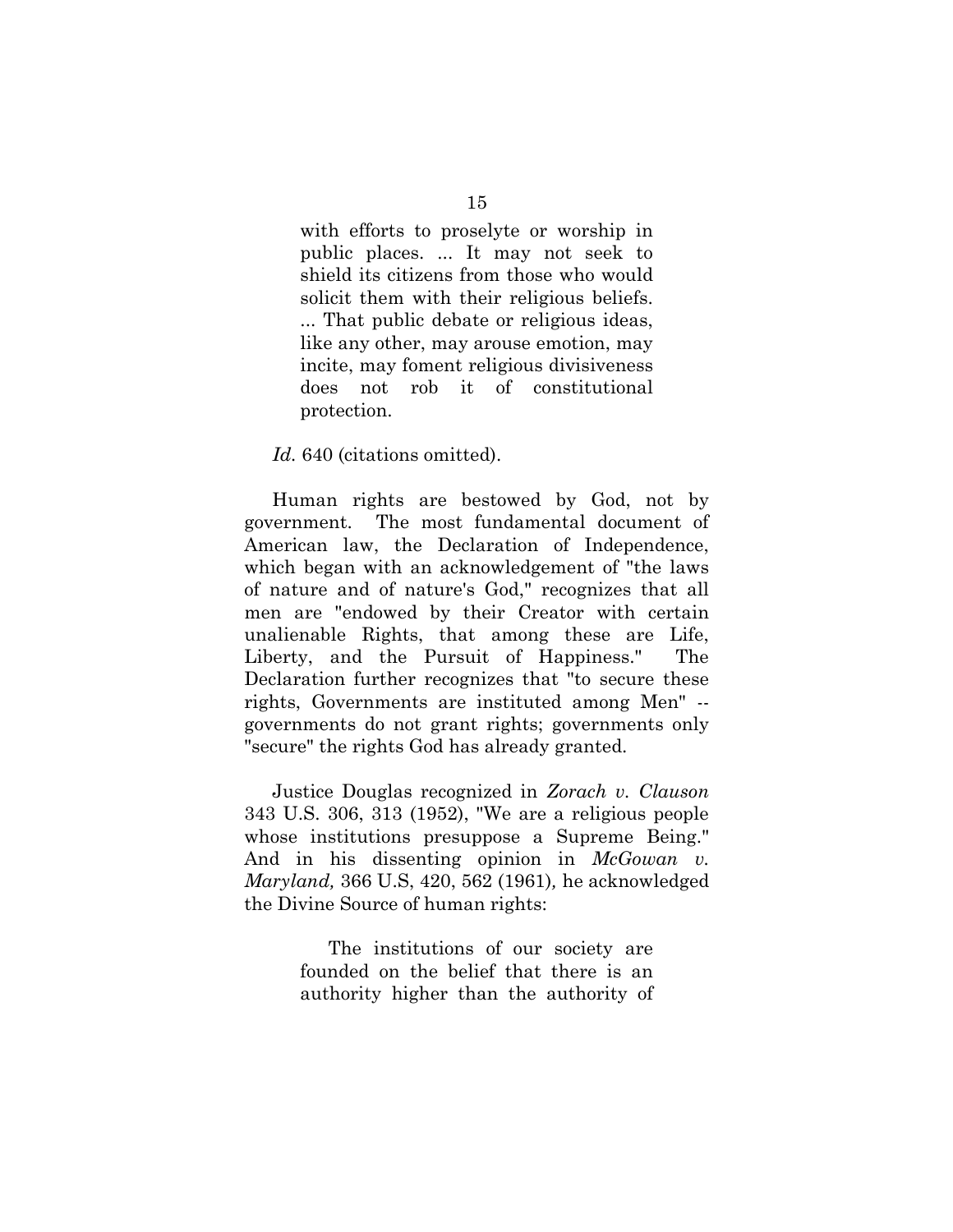the State; that there is a moral law which the state is powerless to alter; that the individual possesses rights, conferred by the Creator, which government must respect.

It naturally follows, then, that religious liberty is the first freedom secured by the Bill of Rights. If God is the Source of human rights, those rights must of necessity include the right to acknowledge God.

George Washington, who chaired the Constitutional Convention and was President when the Bill of Rights was adopted, certainly understood this. At the request of Congress, he declared in his October 3, 1789 National Day of Thanksgiving Proclamation, "Whereas it is *the duty of all nations to acknowledge the providence of Almighty God*, to obey His will, to be grateful for his benefits, and humbly to implore His protection and favor...." [emphasis added].

President Lincoln was even more specific on this point. In his March 30, 1863 *Proclamation Appointing a National Fast Day,* he stated:

> Whereas it is *the duty of all nations to acknowledge the providence of Almighty God*, to obey His will, to be grateful for his benefits, and humbly to implore His protection and favor...." [emphasis added]. President Abraham Lincoln's March 30, 1863 *Proclamation Appointing a National Fast Day* stated: Whereas, the Senate of the United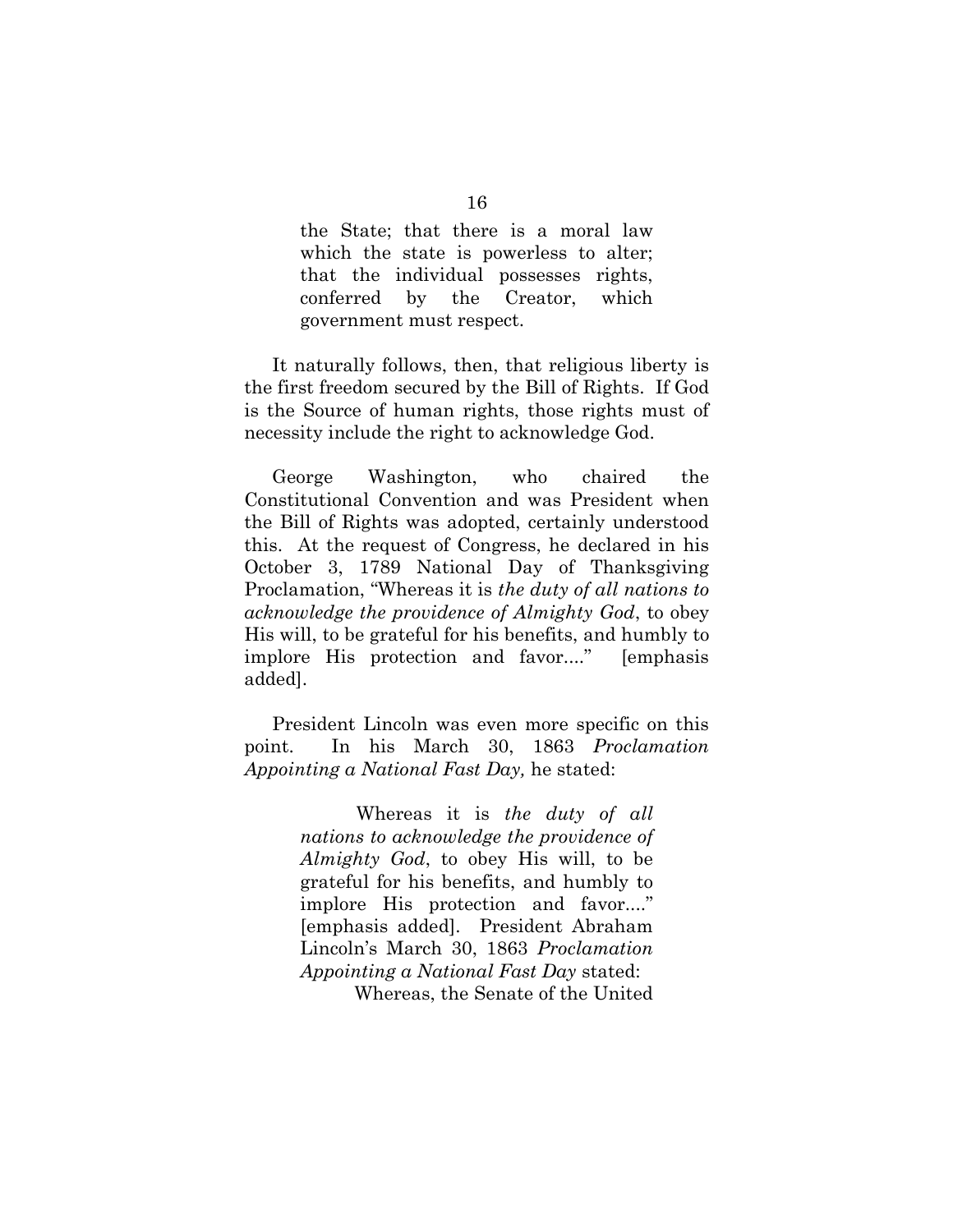States, devoutly recognizing the Supreme Authority and just Government of Almighty God, in all the affairs of men and of nations, has, by a resolution, requested the President to designate and set apart a day for National prayer and humiliation:

And whereas it is the *duty of nations as well as of men, to own their dependence upon the overruling power of God*, to confess their sins and transgressions, in humble sorrow, yet with assured hope that genuine repentance will lead to mercy and pardon; and to recognize the sublime truth, announced in the Holy Scriptures and proven by all history, that those nations only are blessed whose God is the Lord... . (emphasis added)

In 1853, when the constitutionality of the congressional chaplaincy was questioned, the Senate Judiciary Committee undertook an exhaustive study of the background and meaning of the Establishment Clause. The Committee concluded in part:

> The clause speaks of "an establishment of religion." What is meant by that expression? It referred, without doubt, to that establishment which existed in the mother country, its meaning is to be ascertained by ascertaining what that establishment was. It was the connection with the state of a particular religious society, by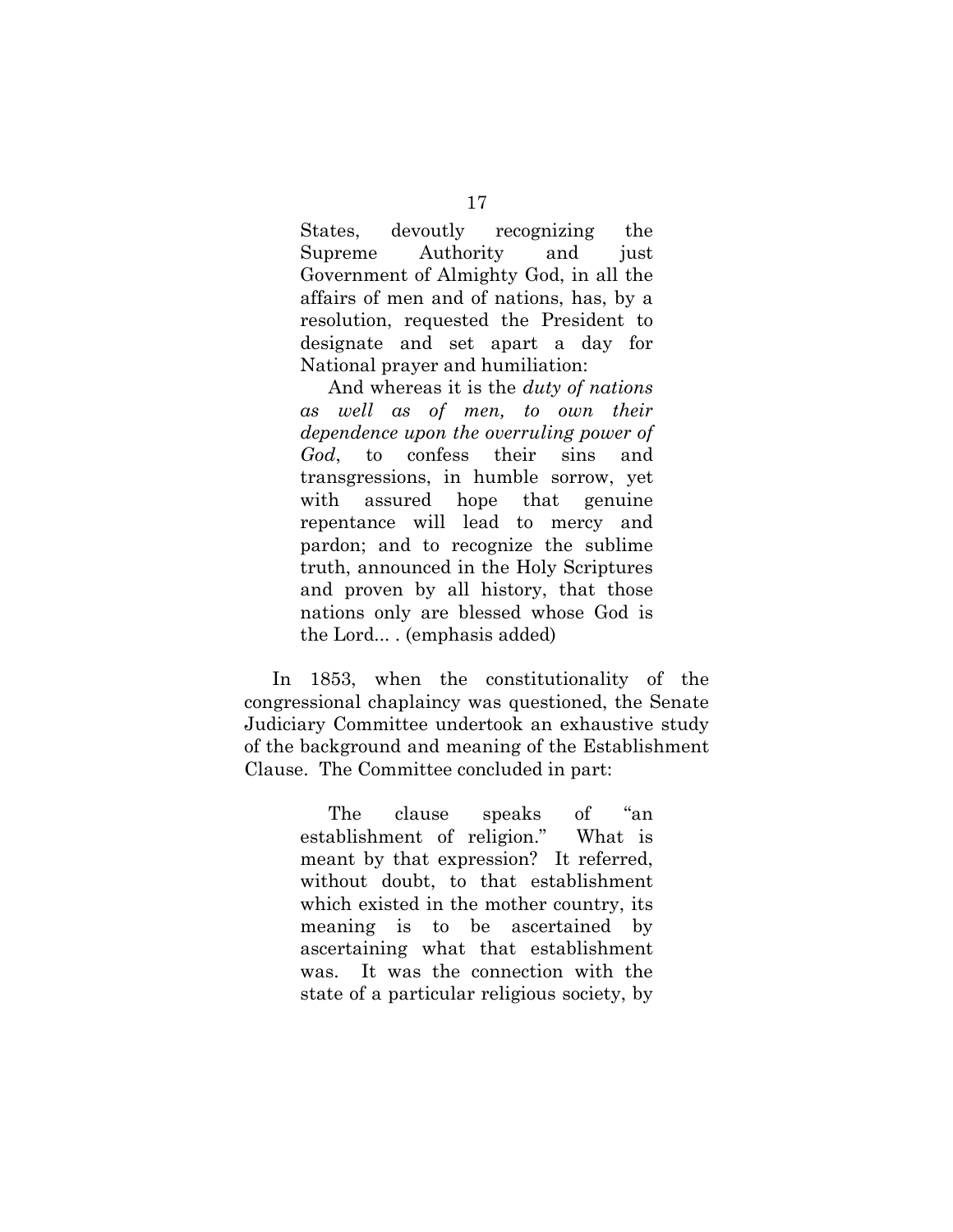its endowment, at the public expense, in exclusion of, or in preference to, any other, by giving to its members exclusive political rights, and by compelling the attendance of those who rejected its communion upon its worship, or religious observances. These three particulars constituted that union of church and state of which our ancestors were so justly jealous, and against which they so wisely and carefully provided. ... Our fathers were true lovers of liberty, and utterly opposed to any constraint upon the rights of conscience. They intended, by this amendment, to prohibit "an establishment of religion" such as the English church presented, or anything like it. But they had no fear or jealousy of religion itself, nor did they wish to see us an irreligious people; *they did not intend to prohibit a just expression of religious devotion by the legislators of the nation, even in their public character as legislators; they did not intend to send our armies and navies forth to do battle for their country without any national recognition of that God on whom success or failure depends*; they did not intend to spread over all the public authorities and the whole public action of the nation the dead and revolting spectacle of 'atheistical apathy.' Not so had the battles of the revolution been fought, and the deliberations of the revolutionary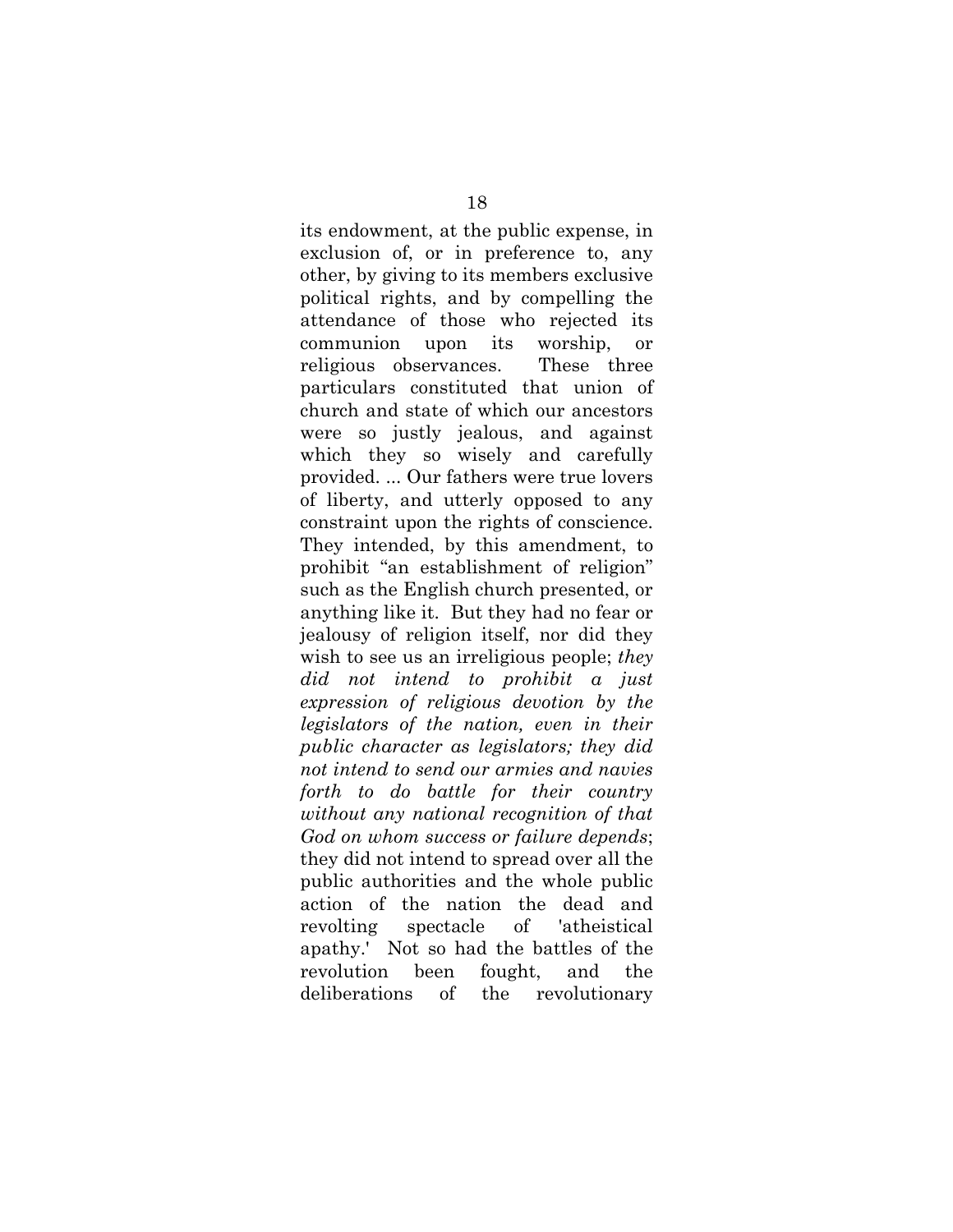Congress conducted. On the contrary, all had been done with a continual appeal to the Supreme Ruler of the world, and an habitual reliance upon His protection of the righteous cause which they commended to His care.<sup>11</sup>

Washington said the acknowledgement of God is "the duty of nations." Lincoln added that the acknowledgement of God is "the duty of nations as well as of men." The Senate Judiciary Committee said the Establishment Clause does not prohibit "a just expression of religious devotion by the legislators of the nation, even in their public character as legislators." Even if Coach Kennedy's prayer is "government speech," the Establishment Clause permits it as an acknowledgement of God.

## **D. However, Coach Kennedy's prayers are not government speech.**

Based on *Walker v. Texas Division, Sons of Confederate Veterans, Inc.,* 576 U.S. 200, 135 S.Ct. 2239 (2015) and *Pleasant Grove City, Utah v. Summum,* 555 U.S. 460 (2009), *Amicus* suggests that a three-part test applies in determining what constitutes government speech: (1) whether the government has traditionally used the message or conduct at issue to speak to the public; (2) whether

<sup>11</sup> Senate Rep. No. 32-376 (1853), *The Reports of Committees of the Senate of the United States for the Second Session of the Thirty-Second Congress,* 1852 -53, at 1-4 (Washington, D.C. 1853) (emphasis added). In the same year the House Judiciary Conducted a similar study and came to nearly identical conclusions.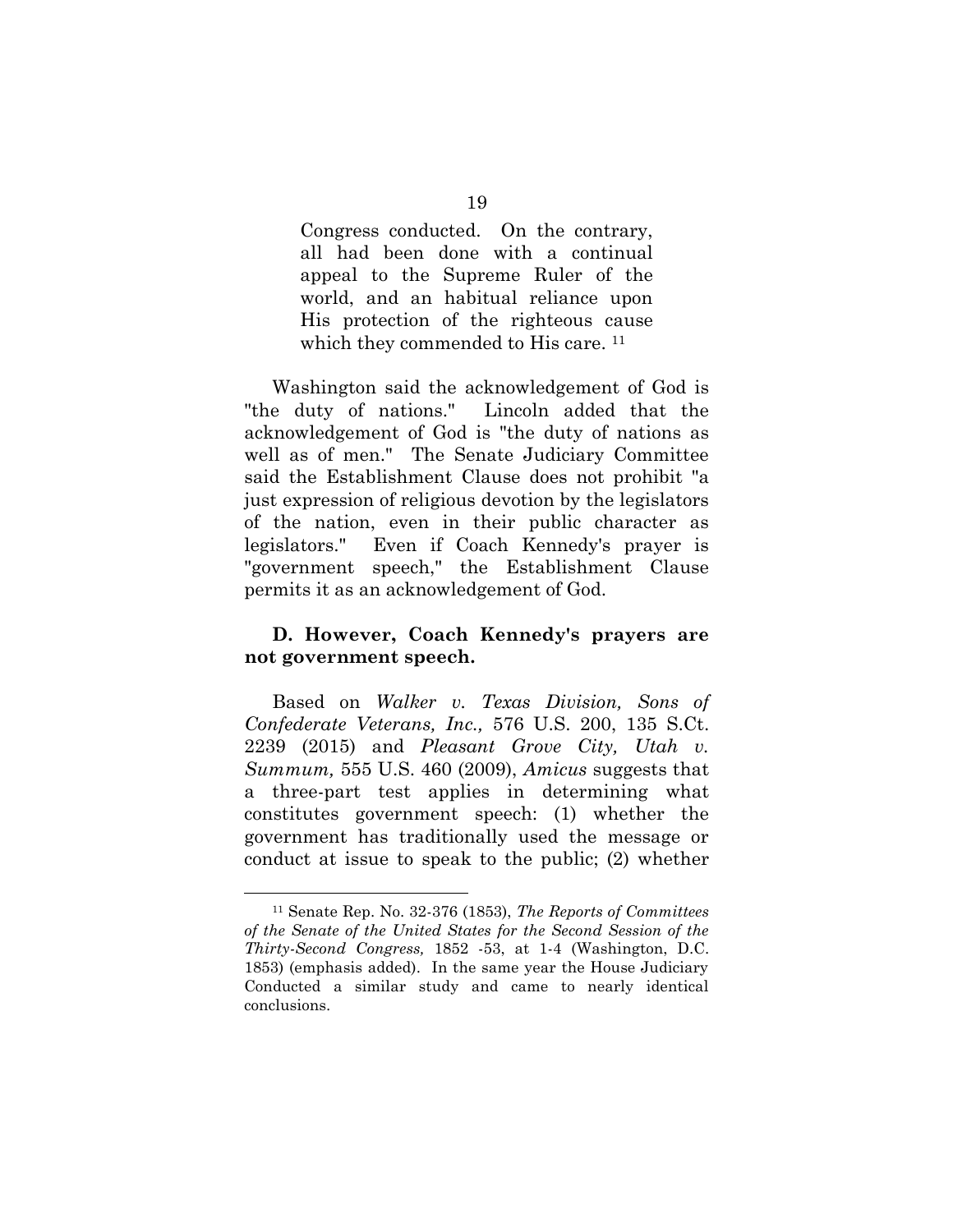the facility is closely identified in the public mind with the governmental unit that owns it; and (3) whether government has effectively controlled the messages in the facility by exercising final approving authority over their selection.

(1) The BSD has not used this format -- the middle of a football field after the game -- to communicate official messages to the general public.

(2) The public does not identify a coach kneeling in prayer in the middle of a football field with government speech. Rather, the public recognizes that, except possibly when delivering official announcements such as the date of the next game, a coach speaks for himself. The reasonable informed observer knows that while some coaches may pray after a game, others may not, and that is a matter of individual choice.

(3) Schools in general, and BSD in particular, do not effectively control the messages delivered by coaches. BSD, like most school districts, has given its coaches completely free rein to say whatever they want to say to their players, except for this one content-based and viewpoint-based censorship of religious speech.

Coach Kennedy, and those who want to join him, simply want to pray publicly before, during, or after an athletic event. Any who wish to join him may do so, but no one is coerced or pressured to participate.

Unlike the situation in *Santa Fe Independent School Dist. v. Doe,* 530 U.S. 290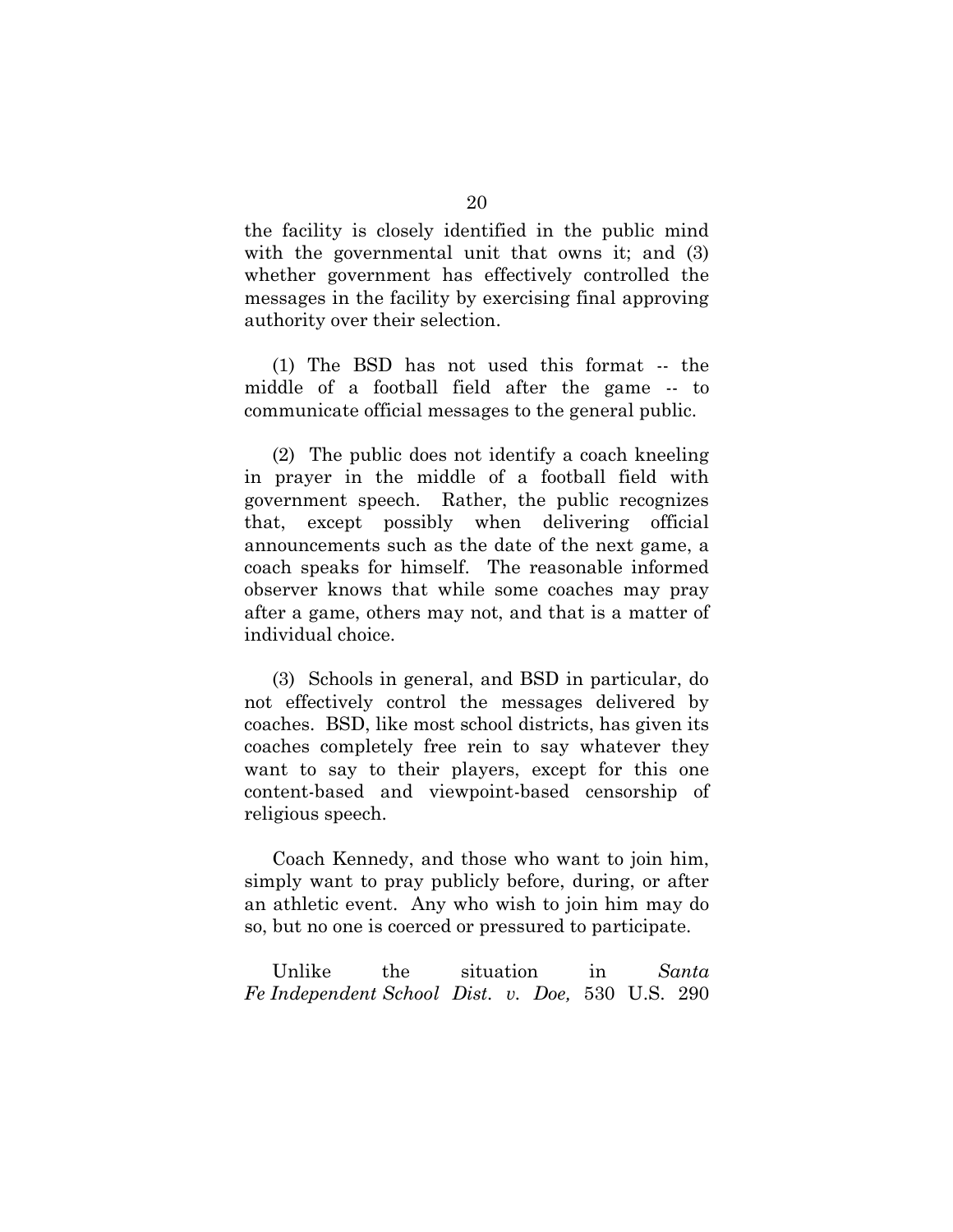(2000), the Bremerton School District did not hold an election as to whether to have prayer and who should lead the prayer, nor was the prayer broadcast on the school loudspeaker. Coach Kennedy conducted his prayer quietly and by himself.

Unlike the situation in *Lee v. Weisman,* 505 U.S. 577 (1992), Coach Kennedy's prayer took place at a high-school athletic event, not a middle school graduation. Unlike the rabbi in *Lee v. Weisman,* the school district did not select Coach Kennedy to deliver a prayer; he chose to do so on his own.<sup>12</sup> Unlike *Lee v. Weisman,* the superintendent did not give Coach Kennedy a publication entitled "Guidelines for Civic Occasions" telling him what his prayer should or should not contain. The school district did not announce the prayer to the attendees or ask them to join the prayer, to stand and bow their heads, or even to be silent. The prayer was not carried on the loudspeaker and was audible only to those standing close to Coach Kennedy. Those who chose not to join or observe the prayer were completely free to continue their conversations, sing the school fight song, exit the stadium, or do whatever else they were doing.

<sup>12</sup> As Justice Souter, joined by Justices Stevens and O'Connor, said in his concurring opinion: "If the State had chosen its graduation day speakers according to wholly secular criteria, and if one of those speakers (not a state actor) had individually chosen to deliver a religious message, it would have been harder to attribute an endorsement of religion to the State." *Lee*, 505 U.S. at 630 n.8 (Souter, J., concurring). In the case at hand, the District hired Coach Kennedy according to wholly secular criteria. He chose to deliver a religious message. This makes it harder to attribute an endorsement of religion to the District.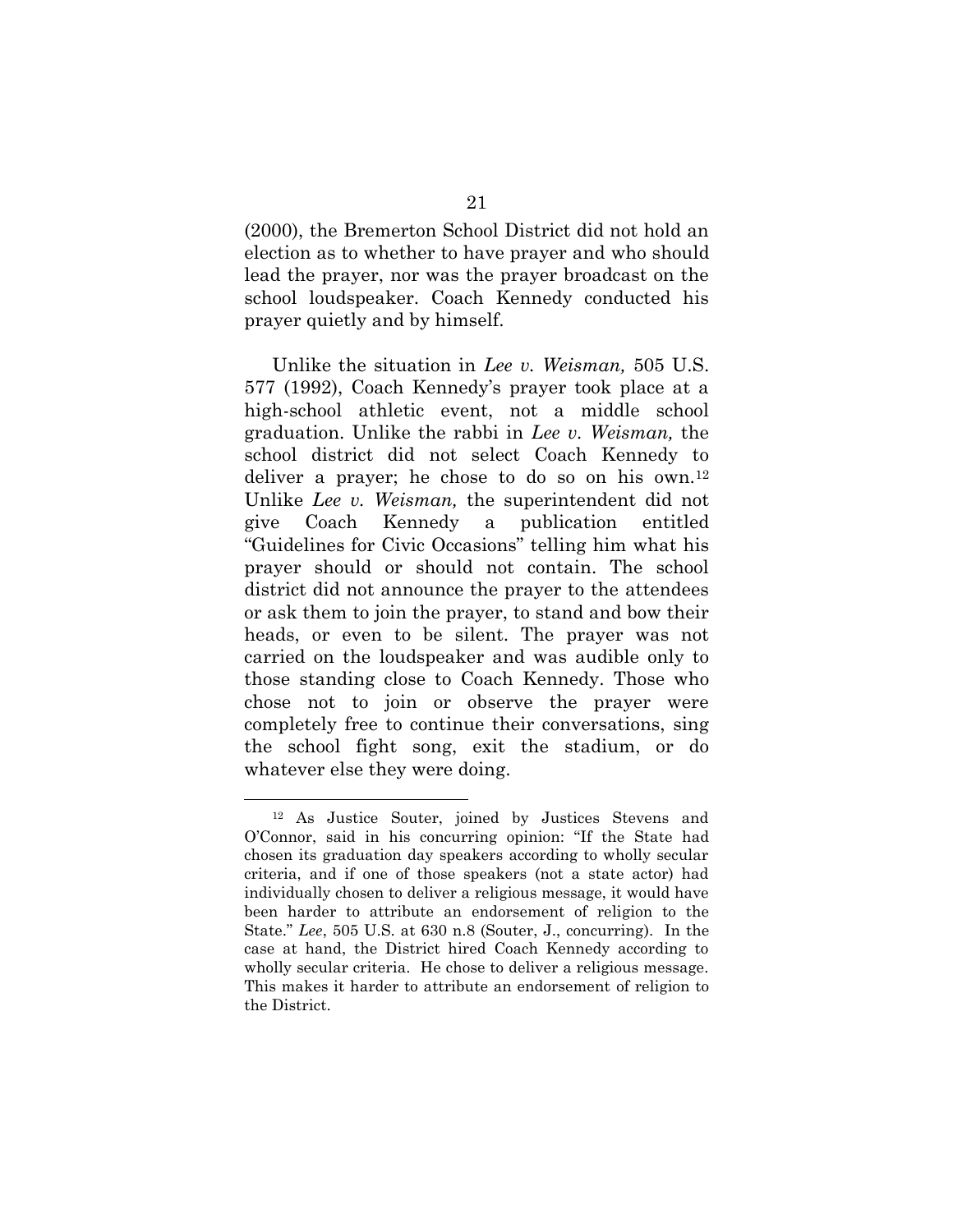If there was any concern about whether Coach Kennedy's prayer was government speech or private speech, that concern could easily be resolved by the District adopting a policy stating that all such expressions are private speech, much as Justice Scalia suggested in his dissenting opinion in *Lee v. Weisman,* supra, at 645.

The case is similar to the circumstances in *Chandler v. Siegelman,* 230 F.3d 1313, 1317 (11th Cir. 2000), and *Adler v. Duval County School Board,*  250 F.3d 1330 (11th Cir. 2001). In both of those cases, religious speech was permitted at public school athletic events.

## **E. The Ninth Circuit erred in its use/misuse of the endorsement test.**

The so-called "endorsement test" set forth in *Capitol Square v. Pinette,* 515 US. 753, 779-80 (1995), is foreign to the plain language of the Establishment Clause, to the history and circumstances surrounding its adoption, and to its use in early American history.

Furthermore, the endorsement test is unworkable because it involves entirely subjective speculation as to what some fictitious reasonable (informed) observer might or might not perceive as government endorsement of religion. The problems with the endorsement test were clearly set forth in the dissenting opinion of Judge Kelly, joined by Judge O'Brien, Judge Tymkovich, and Judge (now U.S. Supreme Court Justice) Gorsuch in *American*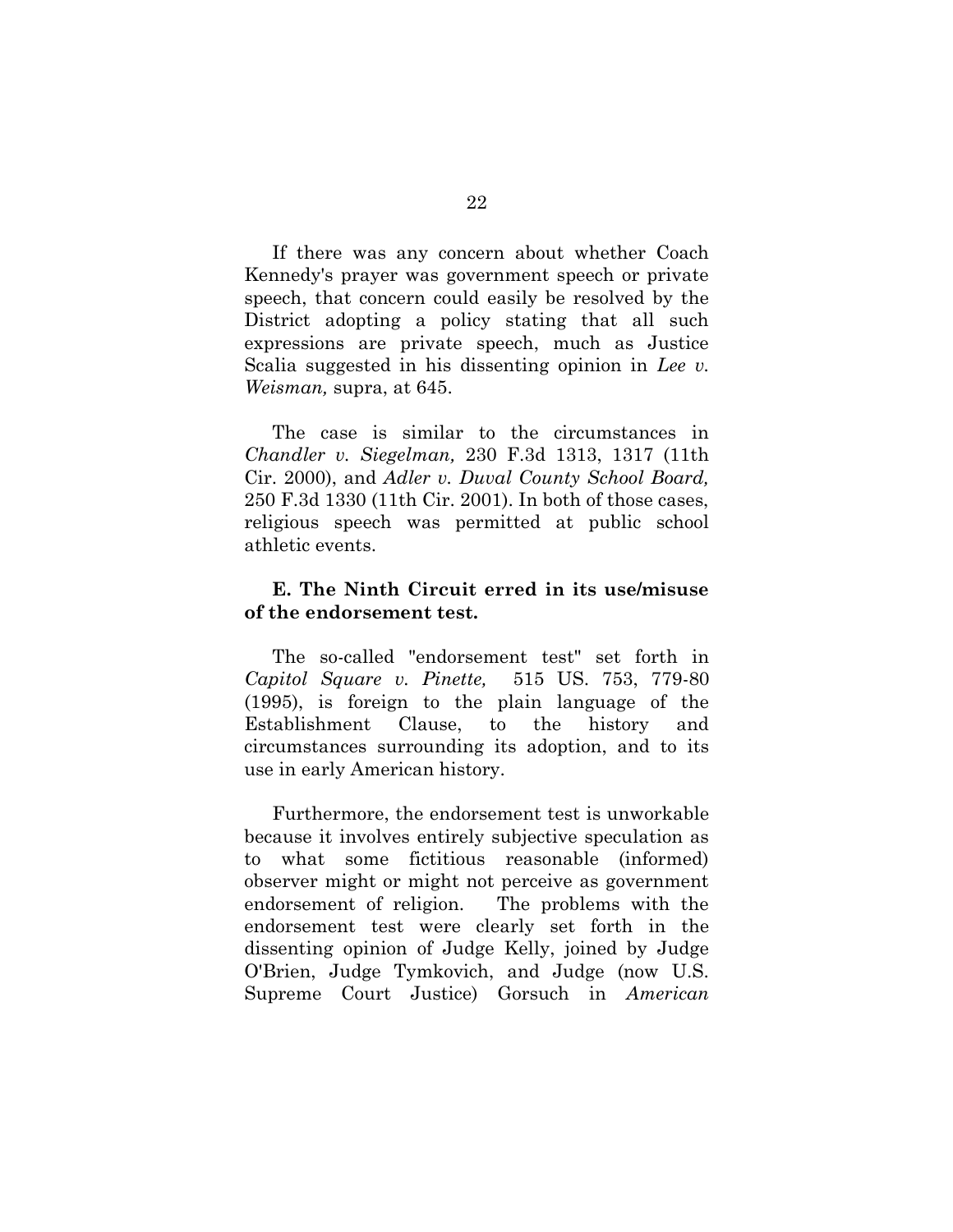*Atheists v. Duncan,* 637 F.3d 1095, 1103-05) (2010); note especially Part B of their opinion, "The Unreasonable 'Reasonable Observer.'" And possibly the best example of the misuse of this unworkable and inapplicable test is the Ninth Circuit's mischaracterization of the "reasonable observer" as one who only sees Coach Kennedy praying and is unaware that other coaches do not pray, that the District has not ordered him to pray, and that the First Amendment speaks explicitly about religious liberty.

The endorsement test is further stretched to suggest that a public prayer could send a "message of exclusion" to those who do not want to pray. Such subjective speculation is nothing but what Justice Scalia called "psychology practiced by amateurs;" Scalia dissent, *Weisman,* supra, at 636. And once a court has embarked upon such a subjective "psychojourney" (Scalia, *id.* at 643), nothing prevents the court from applying a double standard, such as the Ninth Circuit's concern for "exclusion" allegedly felt by the person who does not want to pray coupled with the Circuit's utter lack of concern for those who want to pray but are prohibited from doing so.

**F. The adoption of an appropriatelyworded school district policy would alleviate any possible Establishment Clause coercion or endorsement concern.**

In *Lee v. Weisman,* 505 U.S. 577 (1992), this Court in a 5-4 decision held that a middle-school graduation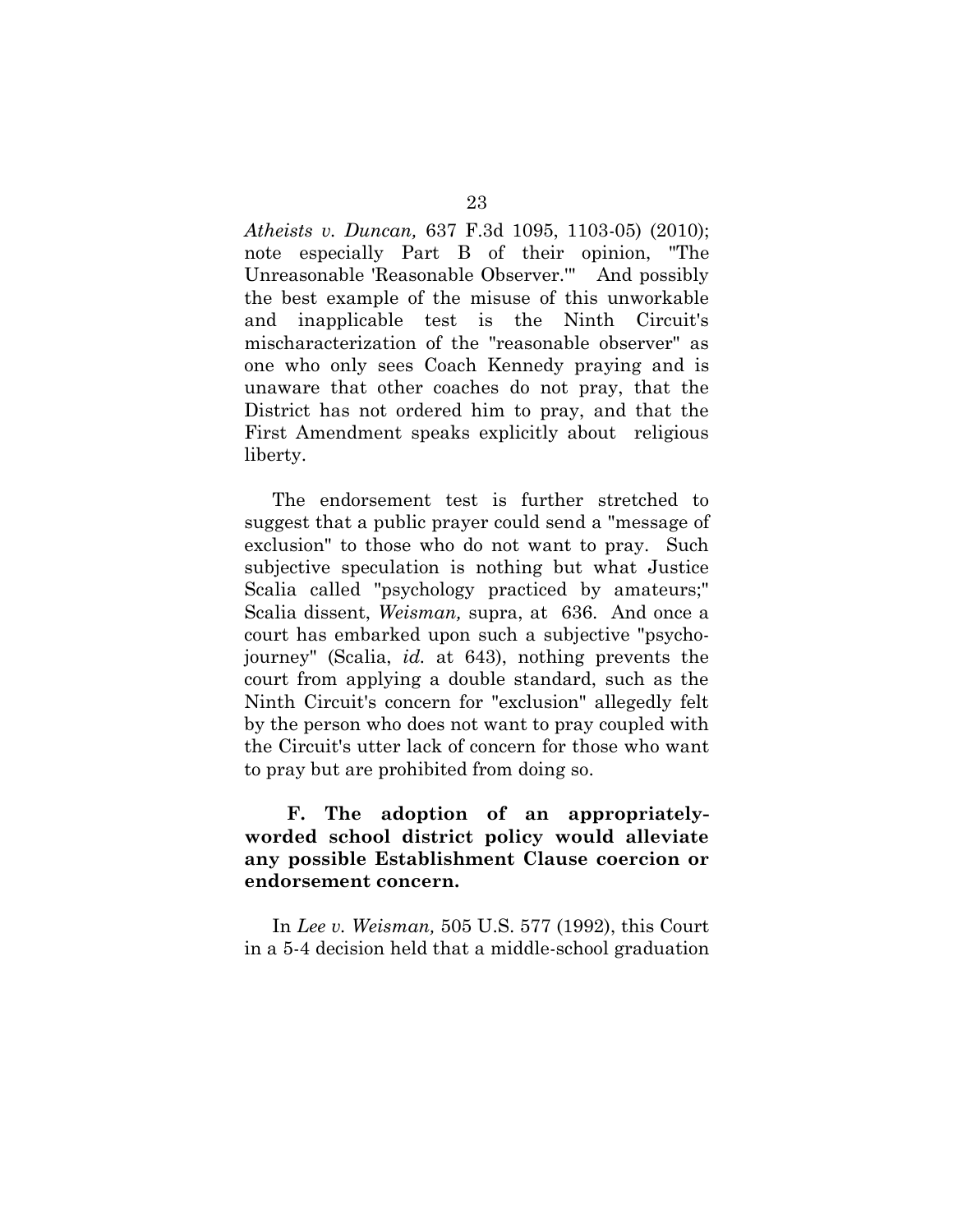prayer by a Jewish rabbi violated the Establishment Clause.<sup>13</sup> But as Justice Scalia noted:

All that is seemingly needed is an announcement, or perhaps a written insertion at the beginning of the graduation Program, to the effect that, while all are asked to rise for the invocation and benediction, none is compelled to join in them, nor will be assumed by rising, to have done so. That obvious fact recited, the graduates and their parents may proceed to thank God, as Americans have always done, for the blessings He has generously bestowed on them and on their country.

505 U.S. at 645 (Scalia, J., dissenting). If this accommodation was not suggested or considered during the negotiations or in the lower courts, that should not matter because Justice Scalia already suggested it in his *Weisman* dissent.

Any concern about coercion or endorsement in regard to Coach Kennedy's prayer can easily be resolved by the adoption of a school board policy, perhaps coupled with a public notice, to the effect that all statements and other forms of expression at

<sup>13</sup> *Weisman* can be distinguished from the case at hand because the prayer was by an invited speaker, all were expected to stand and bow their heads during the prayer, the words of the prayer were audible to the whole audience, and a school official gave the rabbi a publication entitled "Guidelines for Civic Occasions" telling him what his prayer should and should not contain. None of those factors are present in this case.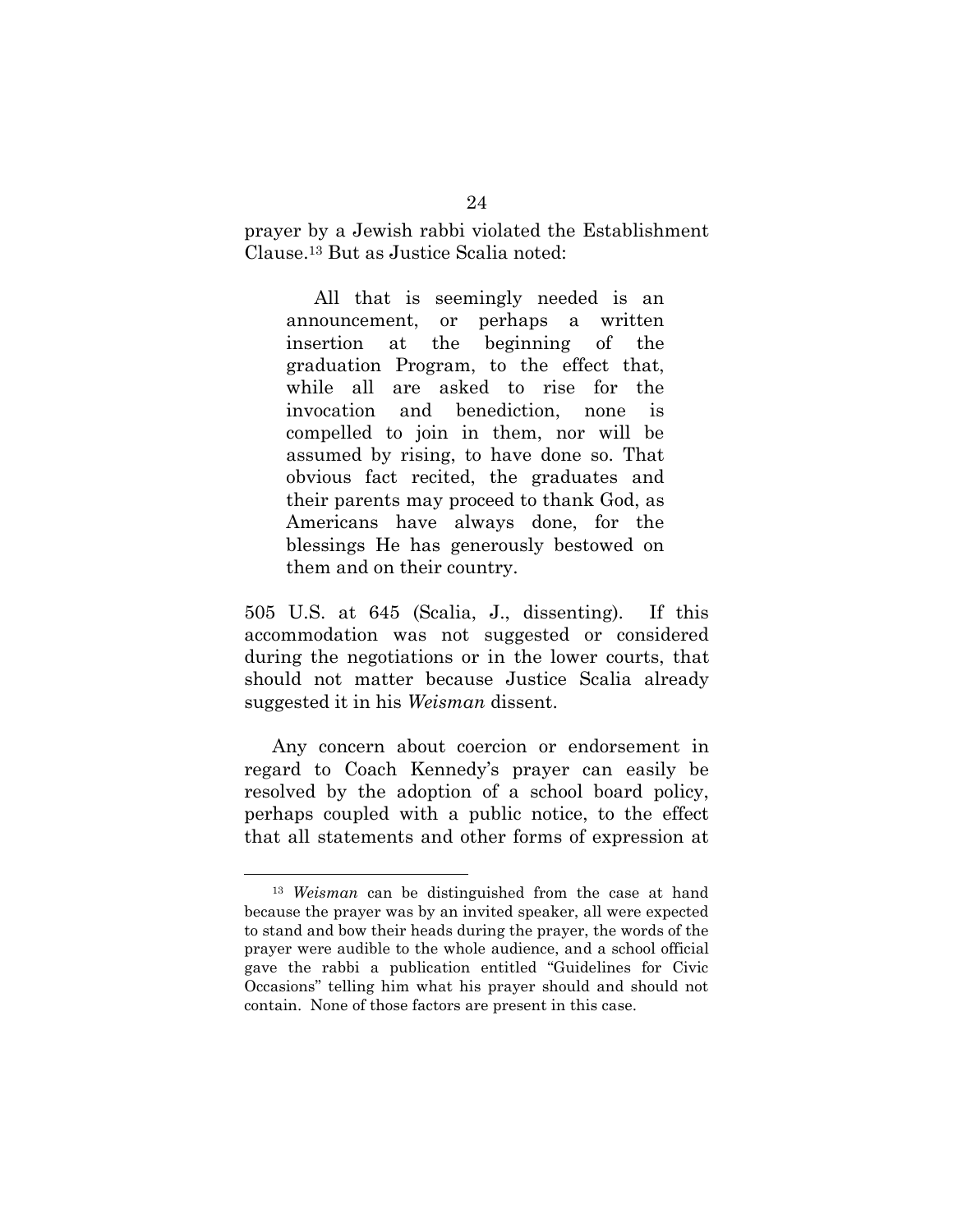school athletic events by coaches, teachers, officials, players, or other students are the personal private expressions of those making the statements and do not constitute the speech of the school or have the official endorsement of the school district.

Although such a simple announcement would resolve this case, the Foundation does not believe one is needed. Because other coaches and officials do not pray in like manner, any reasonable observer who saw Coach Kennedy praying on the field would know that his personal expression was not that of the team or of the school. The District Court mischaracterized the issue, saying "a reasonable observer, in my judgment would have seen him as a coach" when he knelt to pray. Pet. App. 89. The issue is not whether a reasonable observer would have seen Kennedy as a coach, but whether a reasonable observer would have seen him as speaking (praying) as an official expression of the school district. The reasonable observer, as explained by Justices O'Connor, Souter, and Breyer in their concurring opinion in *Capitol Square v. Pinnette,* 515 U.S. 753, 779-80 (1995), is an informed observer who is familiar with the history and circumstances surrounding the expression:

> ...the applicable observer is similar to the "reasonable person" in tort law, who "is not to be identified with any ordinary individual, who might occasionally do unreasonable things," but is "rather a personification of a community ideal of reasonable behavior, determined by the [collective] social judgment." W. Keeton,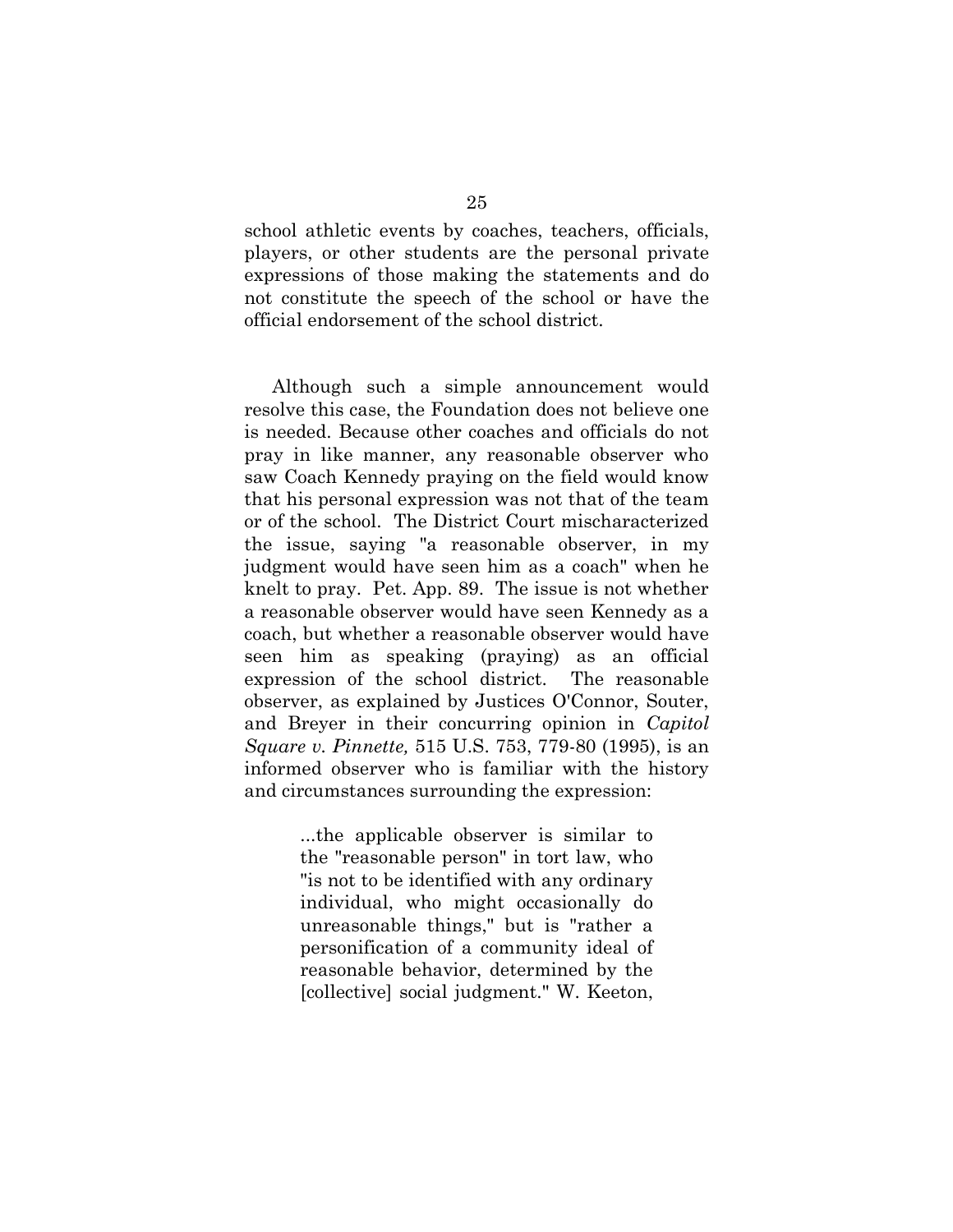D. Dobbs, R. Keeton, & D. Owen, Prosser and Keeton on Law of Torts 175 (5th ed. 1984). Thus, "we do not ask whether there is *any* person who could find an endorsement of religion, whether *some* people may be offended by the display, or whether *some* reasonable person *might* think [the State] endorses religion." *Americans United,* 980 F. 2d, at 1544. Saying that the endorsement inquiry should be conducted from the perspective of a hypothetical observer who is presumed to possess a certain level of information that all citizens might not share neither chooses the perceptions of the majority over those of a "reasonable non-adherent," cf. L. Tribe, American Constitutional Law 1293 (2d ed. 1988), nor invites disregard for the values the Establishment Clause was intended to protect. It simply recognizes the fundamental difficulty inherent in focusing on actual people: There is always *someone* who, with a particular quantum of knowledge, reasonably might perceive a particular action as an endorsement of religion. A State has not made religion relevant to standing in the political community simply because a particular viewer of a display might feel uncomfortable.

It is for this reason that the reasonable observer in the endorsement inquiry must be deemed aware of the history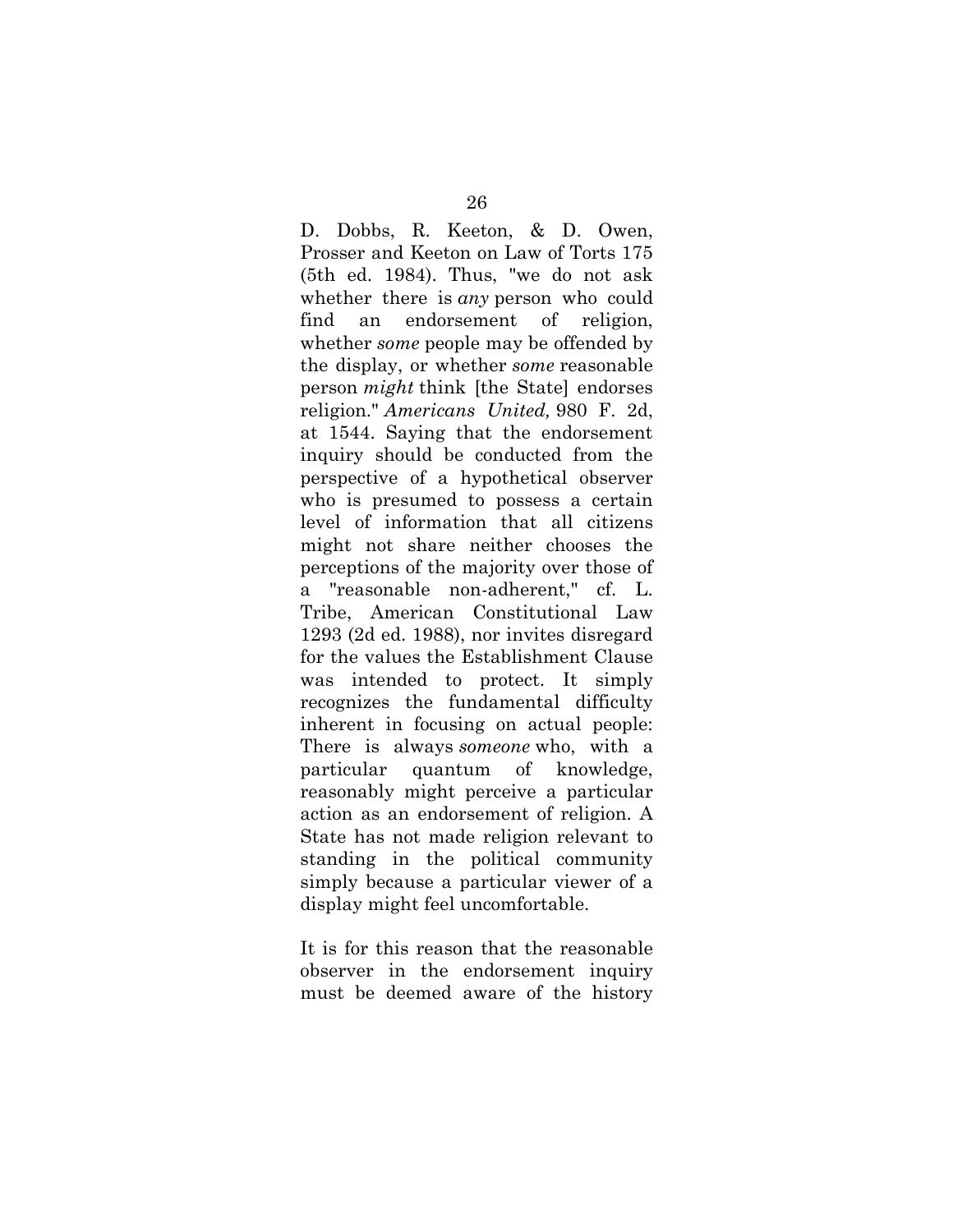and context of the community and forum in which the religious display appears.

That reasonable and informed observer would be aware that although Coach Kennedy prays, other coaches do not pray. The observer would also be aware of the First Amendment and its limitations on religious establishment. The reasonable and informed observer would also be aware of school policies and public disclaimers concerning speech at athletic events. The reasonable and informed observer would therefore conclude that Coach Kennedy's prayer is his personal expression and not that of the school district or the state.

The Foundation does not believe the endorsement test is appropriate for this case, because we do not believe it is consistent with the intent of the Framers of the First Amendment. We argue here not for the use of the endorsement test but rather against the misuse of that test by the Ninth Circuit.

- **III. Refusing to allow Coach Kennedy to pray while allowing other forms of expression is censorship of religion and discrimination against religion.**
	- **A. The Bremerton School District policy has the primary effect of inhibiting religion.**

The principal or primary effect of a school policy that prohibits coaches from praying on the athletic field after games is to inhibit religion.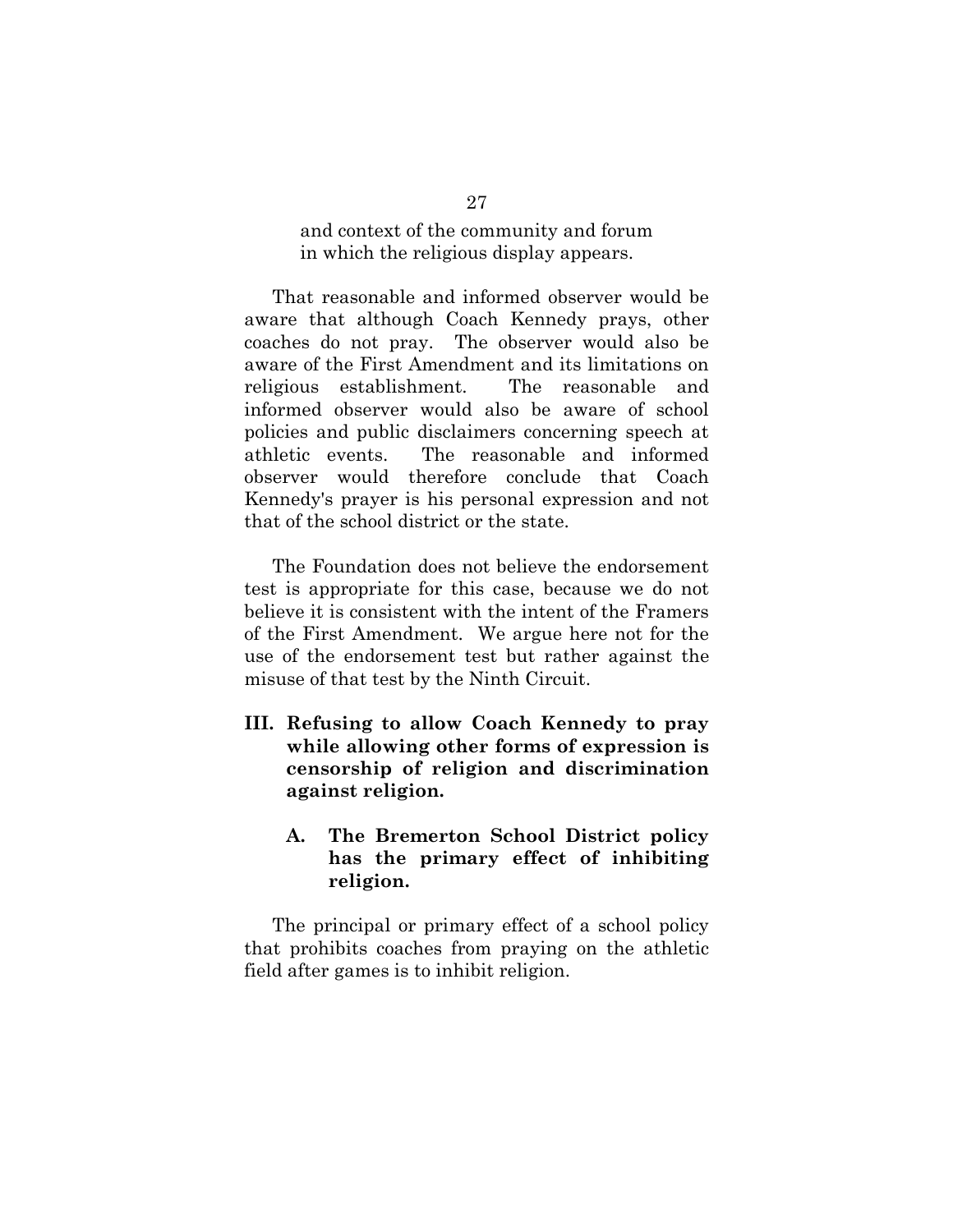The policy singles out religious expression—and only religious expression—for censorship and suppression. If Coach Kennedy wanted to quote from Socrates or Plato, from Chaucer or Shakespeare, from Washington or Lincoln, from Mark Twain or Will Rogers, or any other source, he would be free to do so. If he wanted to stand and salute the American flag, he would be free to do so. But because his expression is religious, it has been prohibited. By overtly and expressly discriminating against religious expression, the Bremerton policy has the primary effect of inhibiting religion.

## **B. The policy communicates a message of exclusion, telling religious persons that they are not welcome in the public arena.**

This Court has expressed concern that endorsing or coercing certain practices, or discouraging or prohibiting others, sends a "message of exclusion to all those who do not adhere to the favored beliefs." *Lee,* 505 U.S. at 606 (Blackmun, J., concurring) *See also Wallace v. Jaffree,* 472 U.S. 38, 69 (1985) (O'Connor, J., concurring).

One way the state can send a "message of exclusion" is by coercing unwilling persons to engage in religious or other expression to which they object. But another way is to prohibit religious persons from engaging in religious expression while nonreligious expression is permitted. By targeting religious expression for censorship and prohibition, the Bremerton School District has clearly told Coach Kennedy and those who share his beliefs that "they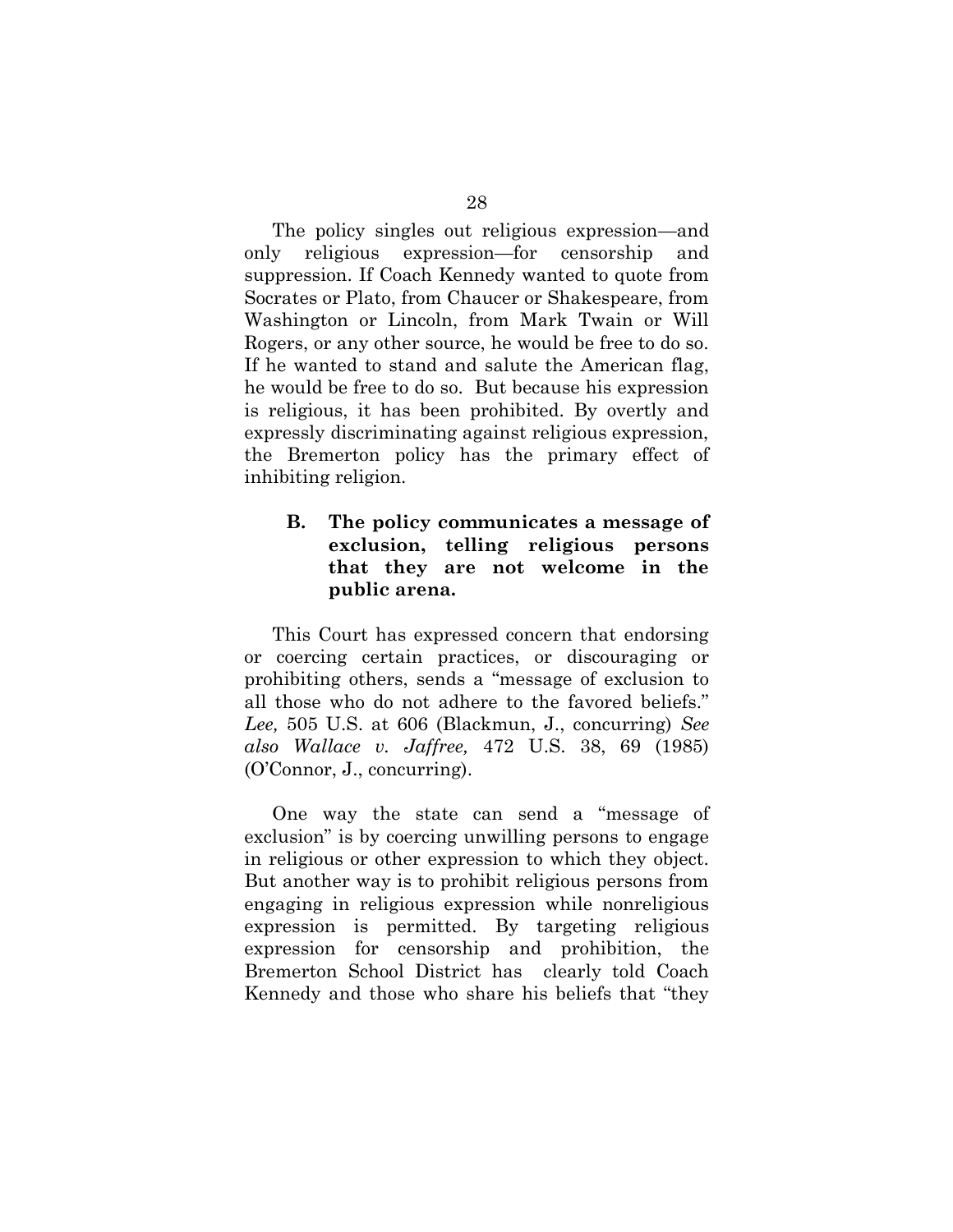are outsiders, not full members of the political community." *Jaffree,* 472 U.S. at 69 (O'Connor, J., concurring).

Most recently, in *Masterpiece Cakeshop, Ltd., v. Colorado Civil Rights Comm'n,* 138 S.Ct. 1719, 1729 (2018), this Court noted that the Colorado "commissioners endorsed the view that religious beliefs cannot legitimately be carried into the public sphere or commercial domain, implying that religious beliefs and persons are less than fully welcome in Colorado's business community." The Court added:

The Free Exercise Clause bars even "subtle departures from neutrality" on matters of religion. [*Church of Lukumi Babalu Aye, Inc. v. City of Hialeah,* 508 U.S. 520, 534 (1993)]. Here, that means the Commission was obliged under the Free Exercise Clause to proceed in a manner neutral toward and tolerant of Phillips' religious beliefs. The Constitution "commits government itself to religious tolerance, and upon even slight suspicion that proposals for state intervention stem from animosity to religion or distrust of its practices, all officials must pause to remember their own high duty to the Constitution and to the rights it secures." *Id.* at 547.

#### *Masterpiece Cakeshop*, slip op. at 17.

By crafting an accommodation policy by which religious persons are free to express themselves without subjecting others to coercion or endorsement,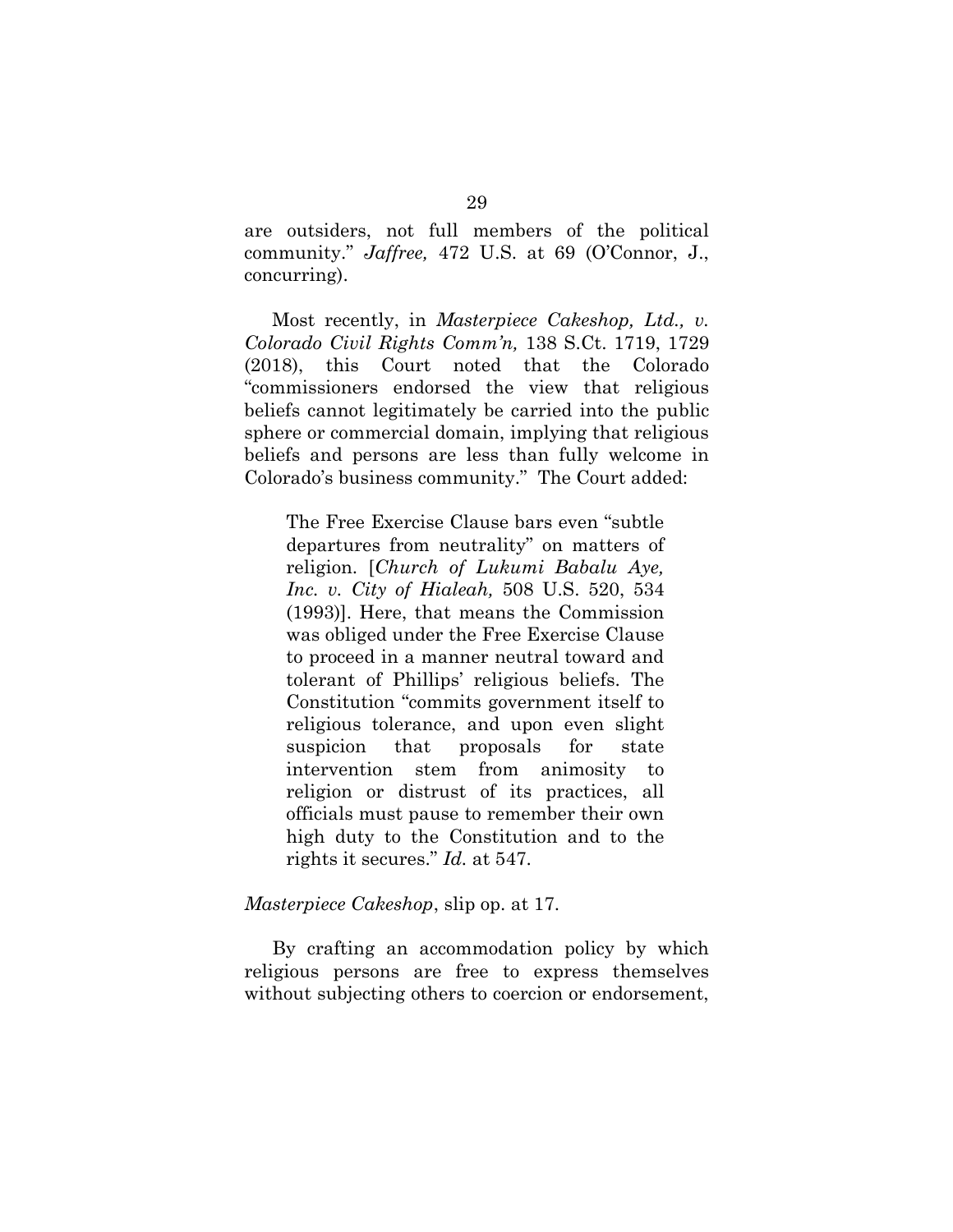the Bremerton School District could have used this situation as an opportunity to teach students the true meaning of religious liberty and religious tolerance. Instead, the District chose to treat Coach Kennedy as a second-class citizen, suppressing his right to free exercise and free speech.

### **CONCLUSION**

For far too long, many school officials have assumed that the easiest way to achieve religious neutrality is to prohibit religious expression. But this approach to Establishment Clause issues establishes "a 'religion of secularism' in the sense of affirmatively opposing or showing hostility to religion, thus 'preferring those who believe in no religion over those who do believe.'" *School District of Abington Township v. Schempp,* 374 U.S. 203, 225 (1963) (quoting *Zorach v. Clauson*, 343 U.S. 306, 314 (1952)). By censoring Coach Kennedy's speech and denying him the right to pray after the game, the BSD also denies his players, their parents, and others the right to view and hear his prayers and to join with them if they so choose.

This case affords the Court an opportunity to correct an injustice and to strike a proper balance on the subject of religious expression in the public arena.

The Foundation urges the Court to reverse the Ninth Circuit and recognize Coach Kennedy's right to pray.